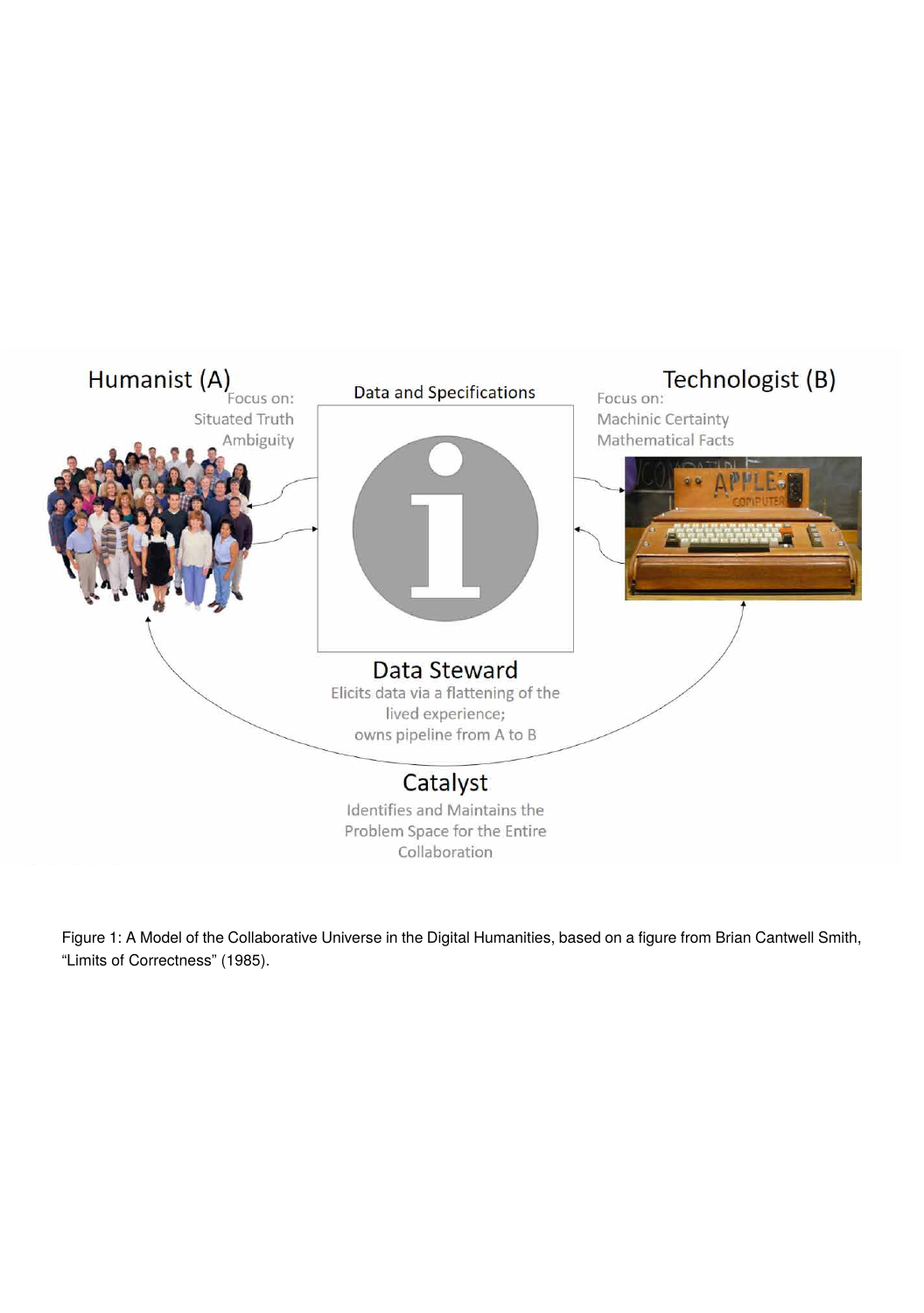# **A Role-Based Model for Successful Collaboration in Digital Art History**

Tracey Berg-Fulton, Alison Langmead, Thomas Lombardi, David Newbury, and Christopher Nygren<sup>1</sup>

**Abstract:** Sustained dialogue and collaborative work between art historians and technologists have a great deal to offer both fields of inquiry. In this paper, we propose that effective collaborations in Digital Art History require more than just a humanist and a technologist to succeed. Indeed, we find that there are four different roles that need to be filled: Humanist, Technologist, Data Steward, and Catalyst. Our approach is predicated on a few foundational convictions. First, we believe that art historians and technologists occupy distinct problem spaces. As we will outline, although these realms are distinct they are not of necessity in opposition to one another. Second, we bring to the fore essential questions about the status and function of data that must be addressed by the collaborators: what sort of data are being used? What counts as effective and compelling analysis of this data? Third, we recognize that there are certain structural impediments to collaboration, such as different reward structures and motivations. Finally, we assert that each of the participants must have a deep commitment to their particular engagement with the project, which requires sustained effort and the maintenance of disciplinary respect. We firmly believe that the most effective of these projects will not be based on technological solutionism, but rather will be founded in the most humanistic of tools: empathy and respect.

**Keywords:** Digital Art History; Collaborations; Interdisciplinary Work; Interdisciplinary Respect

#### Introduction<sup>2</sup>

The advent of the digital age has been heralded for its disruptive power in a number of different domains. For its part, the incorporation of digital humanities (to the extent that such a field can be cogently delimited)<sup>3</sup> is seen as a way to break art history out of the "sluggish" practices that permeate both the museum world and the academy.<sup>4</sup> While digital technologies certainly open new avenues of inquiry, we believe that the rhetoric of disruption is

counterproductive, not least because it reflexively engenders a defensive posture in many art historians who might otherwise be sympathetic to the incorporation of digital technology in art historical inquiry. We are committed to the proposition that, far from precipitating a crisis in the discipline, the judicious use of contemporary computing and digital technologies can allow art historians to confront one of the abiding issues in our field, which is ultimately the question of scale: how does the art historian relate the discrete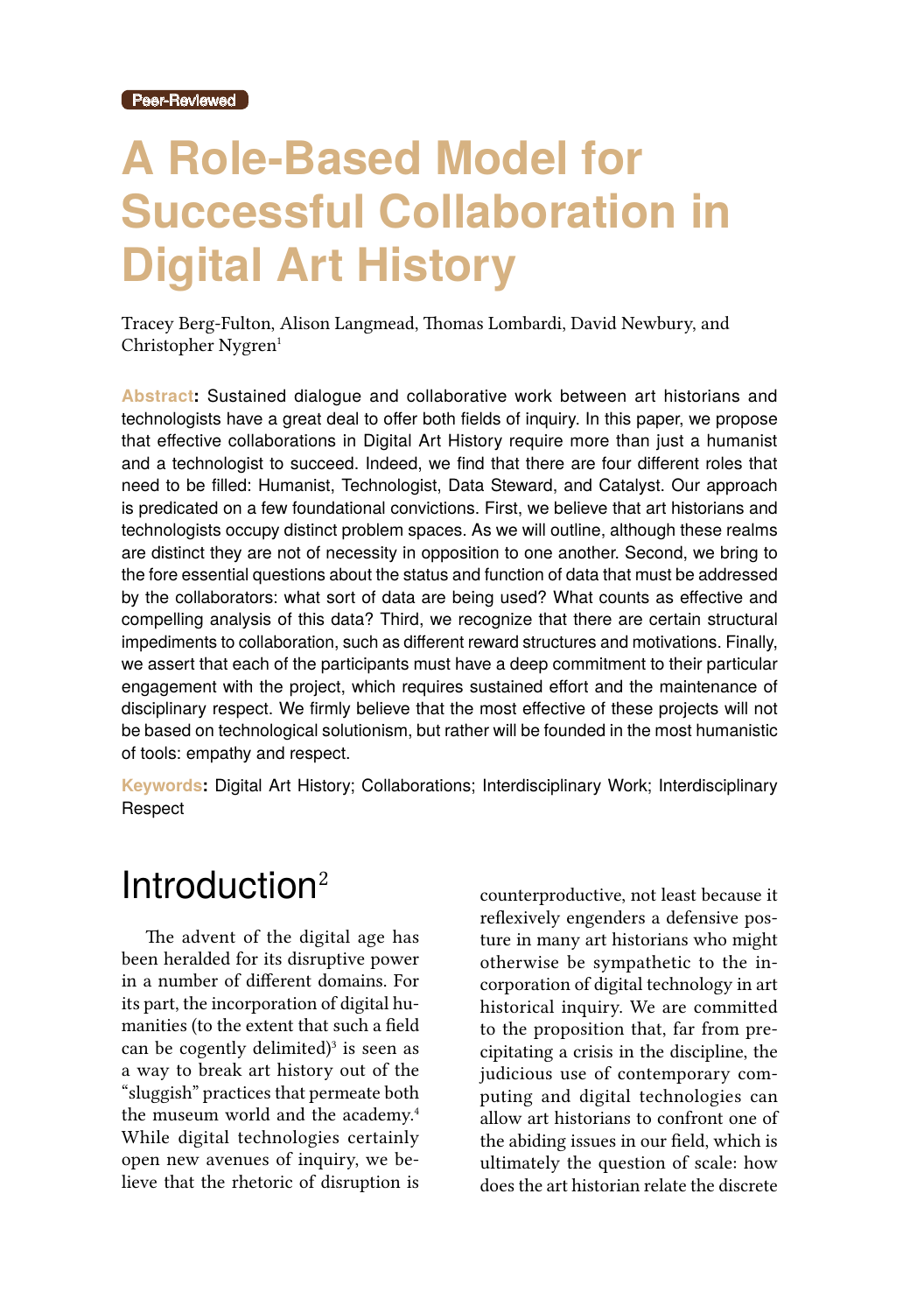units of analysis on which his or her work is based to larger questions of historical causation and change?

Since its inception as an academic discipline, art history has struggled with the issue of scale. Winckelmann made a point of repeatedly asserting his autoptic authority over the objects he discussed. That is, he claims to have seen, with his own eyes, every object of ancient art: "All that I have cited as evidence—paintings, statues, gems, and coins—I have myself seen and examined repeatedly."5 The actual veracity of this claim is not as important as its rhetorical force. Winckelmann claims personal command over an entire archive of knowledge.<sup>6</sup> His interpretation of the interrelations between climate, political-economy, and religion (among other factors) in the development of ancient art is predicated on his ability simultaneously to compare data points from different domains of knowledge, all of which are stored within his own brain and personalized note-taking system.

However, the limits of such claims quickly came into focus. The next generation of art historians and archaeologists quickly challenged Winckelmann's sweeping claims about the teleological development of ancient art. Rather than follow Winckelmann's master narratives about the development of the history of art, authors such as Antoine-Chrysostôme Quatremère de Quincy, Ennio Quirino Visconti, and Friedrich Wolf burrowed into the detailed analysis of objects, buildings, and texts pointing to specific instances where the visual evidence contradicted Winckelmann's claims.7 If Winckelmann created art history from thirty thousand feet, the subsequent generation viewed their units of inquiry under a microscope. Winckelmann expanded the field to the limits of knowledge at the time, however, those limits were quickly revealed as false by the introduction of new material. Through a process of contraction, focus was placed on newly discovered (or re-discovered) exemplars that did not fit within his schematic mapping of the history of art.

This process of expanding and then contracting the field's focus has been repeatedly iterated over two and a half centuries. Riegl overturned the study of late Roman art and proposed a sweeping new paradigm of how cultural and artistic transformation occurred, introducing a new *Kunstwollen*, a term that has beguiled art historians since. Riegl himself defined the term differently at various moments in his career, but for our purposes it suffices to note the *Kunstwollen* was a term he used to identify the artistic spirit of a given age.8 Yet, Riegl's sweeping notion of *Kunstwollen* emerges from an attentive analysis of only a few objects. As Jas Elsner has observed in a perspicacious article on Riegl:

"Whenever we make an argument on the basis of visual or material evidence we take something extremely specific, of which the discussion is inevitably a precise and detailed contextual or formal description, and we use this as a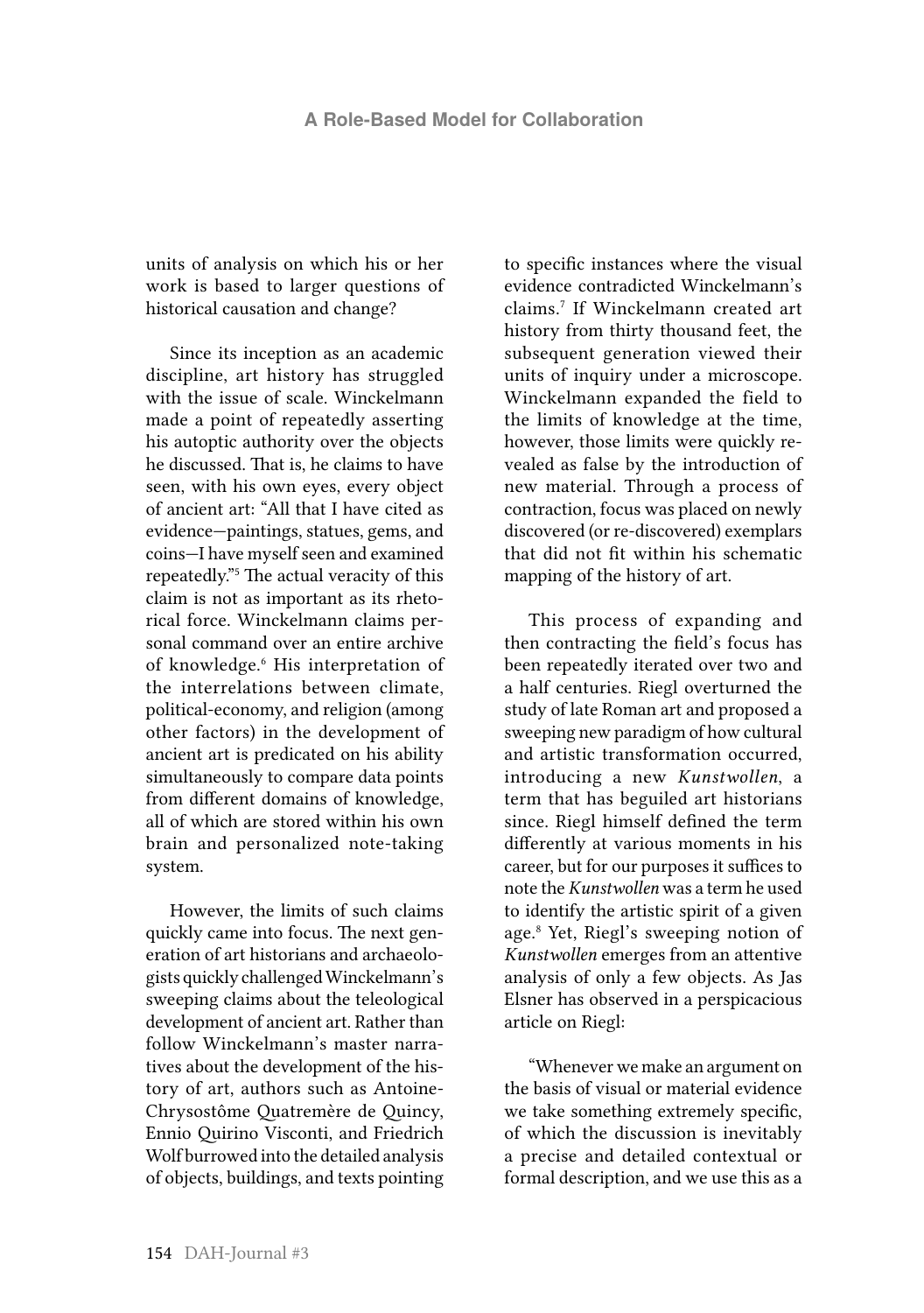step to generate a large generalization. Whether our art history is interested in artists, patrons, or viewers, in sociological context and conditions of production, in strict morphological connections or in high semiotic theory, our generalizations inevitably leap beyond what is strictly provable by the precise analysis of something so particular as a specific object or set of objects."<sup>9</sup>

Elsner was not the first to observe how the rapid and dynamic shift in focus from the individual object to the broader cultural context unsettles the foundations of the discipline. Erwin Panofsky had made a similar point in his essay on the "History of Art as a Humanistic Discipline:"

"It is true that the individual monuments and documents can only be examined, interpreted and classified in the light of a general historical concept, while at the same time this general historical concept can only be built up on individual monuments and documents; just as the understanding of natural phenomena and the use of scientific instruments depends on a general physical theory and vice versa. Yet this situation is by no means permanent deadlock. Every discovery of an unknown historical fact, and every new interpretation of a known one, will either 'fit in' with the prevalent general conception, and thereby corroborate and enrich it, or else it will entail a subtle, or even a fundamental change in the prevalent general conception, and thereby throw new light on all that has been known before."10

A similar observation animated Donald Preziosi's yet more recent critique of "art history's self-image as a science of singularities or unique artifacts that at the same time are constructed as tokens of a class, exemplars of the multifarious forms of tekhnē."<sup>11</sup>

Panofsky, Preziosi and Elsner are all saying essentially the same thing: the central challenge for art history is to incorporate the individual object into broader narratives without sacrificing the specificity of each unit of analysis. And yet, if the central challenge faced by Winckelmann, Riegl, and other art historians was how to organize the archive of known art historical objects so that meaningful and truthful analysis may occur, we are now faced with a dilemma. The universe of known art historical data has superseded what any single art historian (or group of art historians) can realistically expect to hold in his or her brain at any single moment. Claims to autoptic authority vested in a single human being are no longer persuasive.

We believe that computer technology offers relief from this expectation. Computers are quite good at reducing large amounts of data into discrete units of analysis that can then be intelligently and carefully interpreted by human beings. In this, we find ourselves aligned with Hubertus Kohle and Max Marmor, who recently suggested that digital technologies can aid in "the discovery of art historical correlations that human intelligence cannot easily identify, but which only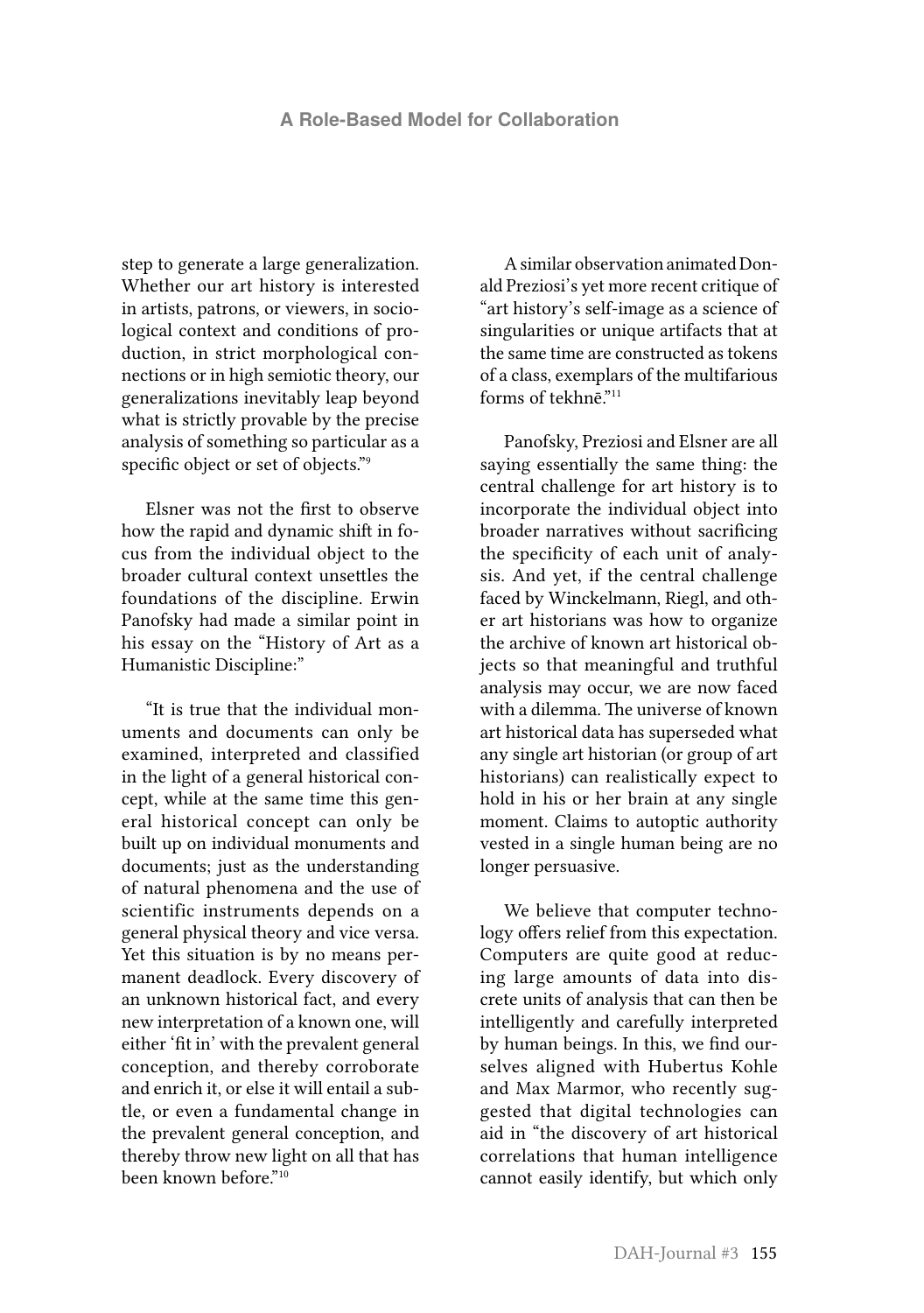human intelligence can confirm."12 We believe that developing an effective framework for interdisciplinary collaboration between art historians and technologists can provide a breakthrough in how art historians confront data in order to extract historical truths that can serve as the building blocks for broader humanistic narratives about changes and developments in culture.13

We would like to underline at the outset that this is one way of thinking about computing in the humanities, but this is not the only way. We will outline a model for approaching the history of art that is predicated on data analysis that requires computation; there are numerous other ways to use computers in art history that do not require data analysis.

Our approach also does not attempt to create a new system of art historical inquiry, thus perpetuating the weaknesses that underwrote earlier attempts to create master narratives of artistic development. Instead, we propose to use the power of the digital computer to shift to an ever larger dimensionality. While this will help us regain the thirty-thousand-foot perspective sought by Winckelmann, Riegl, and others, our aim is to create a slightly different foundation for this work than autoptic authority vested in one human being. The goal of this is to analyze in a humanistic way a system of data that is larger than a single human can possibly conceptualize. This process will in most cases require collaboration between people trained in different disciplines.

This article draws attention to the complexities and the novelties of this twenty-first-century type of intellectual work. Making the process (and challenges) of collaboration visible and subject to scrutiny helps ensure that art historians and technologists can equally bring to bear their own disciplinary expertise on the important task of carrying out humanistic inquiry in a digital environment. Our proposal for a role-based design for interdisciplinary partnerships will be outlined using examples drawn from relevant collaborations in which the authors have participated. We have used our own experiences to identify the key roles that are necessary to a successful collaboration and to isolate a number of possible factors that could cause the collaboration to end in failure. We end with a call to situate the empathy necessary for creating effective collaborations within the context of humanistic inquiry.

### The Process of Digital Art History

The techniques of art history focus on the creation of new interpretive narratives drawn from the historical evidence of visual and material cultures. The traditional process is to obtain enough information through research and observation that an individual's understanding of a domain can be sufficient to synthesize new understandings by combining and recontextualizing the existing evidence.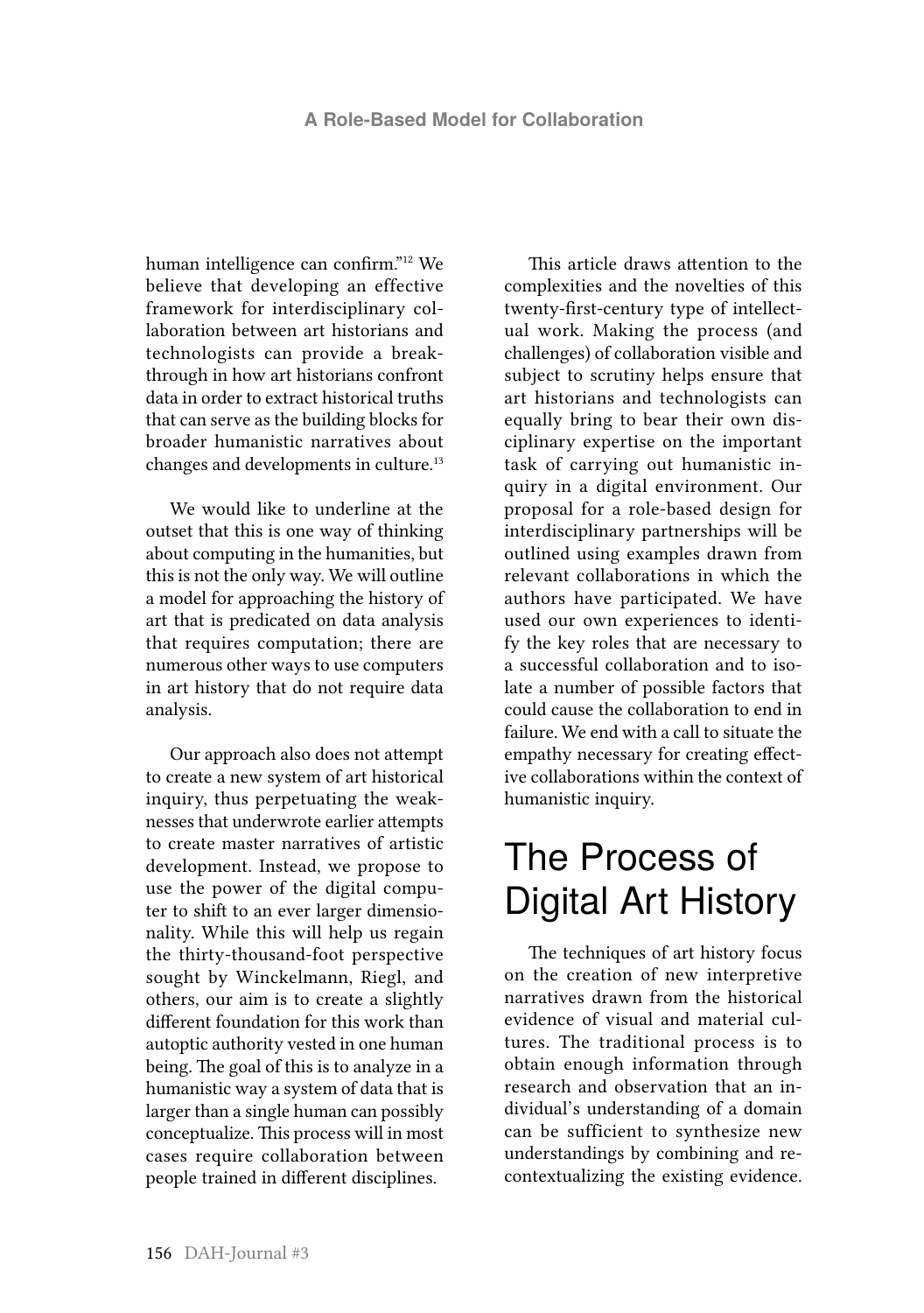But there are also interesting questions that cannot be practically answered by unassisted human intellect, either because the quantity of information available is too great or because that information is in an inaccessible form. Computers can assist in the synthesis of this evidence through the lessening of this complexity, a process called dimension reduction.14 This is a common computational technique used to clarify and help make sense out of data that may have any number of different features and traits—an almost defining characteristic of humanities data—by distilling it and representing it more simply. This technique does not replace the need for human intellect, but instead uses technology to augment the intellect by reducing the information into something that can "fit inside" the human brain, once again allowing the process of synthesis and interpretation to occur.

The obvious risk of using a computer to do this is that the process necessarily involves simplification, and without a deep understanding of what information is essential and what information is not, it is entirely possible to generate information that is either trivial or misleading.15 Additionally, without a strong understanding of what the computer is doing, it can be easy to generate information that does not reflect the needs of the interpreters. While digital technology excels at manipulating and correlating information, the reduction of data to a simple number is rarely interesting. The intention of this collaboration is not for

the computer to "solve" art history, but to augment the historian's intellect by reducing data into a summary that is comprehensible to the historian. Sometimes this flattens the result down to a single "obvious" statement, but more often it takes thousands of discrete facts and consolidates them down to a dozen or more new facts.

The process of executing these implicit transformations on information makes up the majority of the work needed to successfully collaborate on a project. These projects can be conceptualized as a work pipeline—a "pipeline" being a critically important workflow technique in the technology sector with five steps:

- 1. A question is identified as being potentially answerable through computation.
- 2. The required information from the collective art historical field is identified and gathered.
- 3. This information is transformed and regularized into structured digital information, or data.
- 4. This data is analyzed through a computational process, producing a set of results.
- 5. These results are synthesized into new art historical knowledge.

That is, this process is inevitably begun when a content expert recognizes that the potential for an interesting historical analysis exists within an available pool of information, but also sees that evaluating this potential requires the synthesis of such a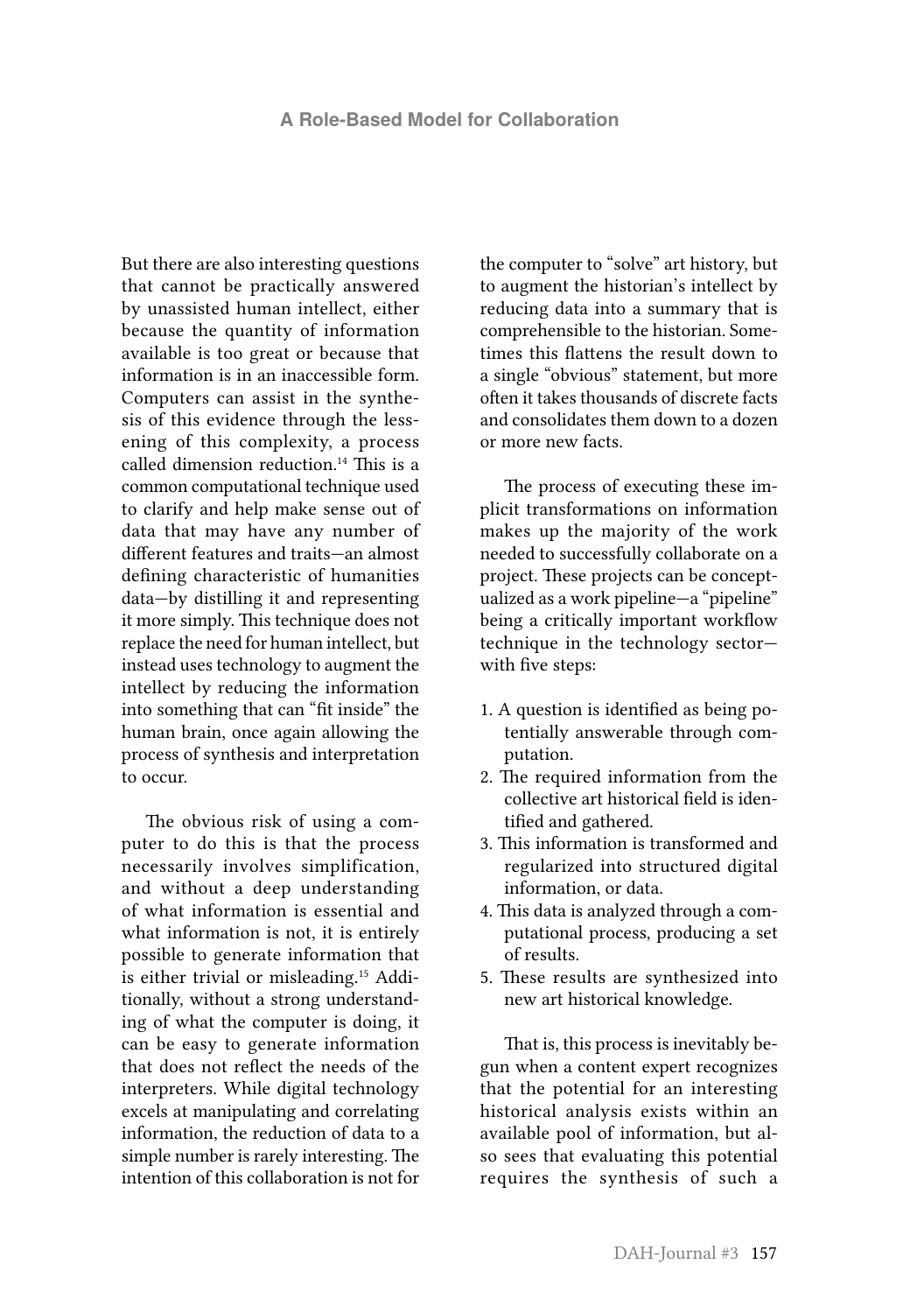large amount of information that the work can be enhanced through computational dimension reduction. To do so, a computational technique must be identified that is capable of reducing the pool of data in a way that creates a meaningful summary of the information, and this technique must then be executed. To do this, however, the extant information needs to be transformed into a form that a computer can process. Given the limitations of computers, this transformation process is often much more complex and extensive than is assumed, and without oversight it is easy for essential intellectual context to be lost. It is also possible for enormous effort to be exerted capturing information that will not be needed. Finally, once the trustworthy, computable data has been produced, the process of dimension reduction can proceed and will produce a set of results.

These results are not the end. They will need to be interpreted by a content expert both for new meaning and also for validity—the technologist cannot always tell nonsense from a surprising result. One animating conviction of this project is to remember always that the answer "given" by a program is not self-sufficient. It is the answer to a question that a human asked, but the question has to be meaningful for the answer to be meaningful. The challenge of this sort of collaboration resides in identifying the kinds of meaningful questions that we can ask computers to answer based on the data that we can provide. We tend to think of these as the

"impossible questions;" questions that humanists know how to ask, but where the answers would require a lifetime of work to answer. The collaboration, or the work of the collaboration, is for the team to work together to define the question meaningfully enough that the historian's question can be answered, but rigorously enough that the technologist can turn it into code.

### The Four **Collaborative** Roles

We have identified four roles that are essential to this process. Up until now we have discussed the "Humanist" or the "Art Historian," and the "Technologist," but we have identified two further roles, those of the "Data Steward" and the "Catalyst." Steps 1, 4, and 5 above are readily identified as falling under the purview of the Technologist and Humanist. However, steps 2 and 3 are typically where the bulk of the labor takes place and are also the areas where implicit assumptions from the various domains can problematize the process. Because disciplinary expectations make invisible the decisions that are continually being made throughout the process of steps 2 and 3, it is frequently looked upon as "grunt work" or "data entry."16 This inevitably leads to decisions being made without sufficient disciplinary context, which has significant effects on the validity of the results and thus the new knowledge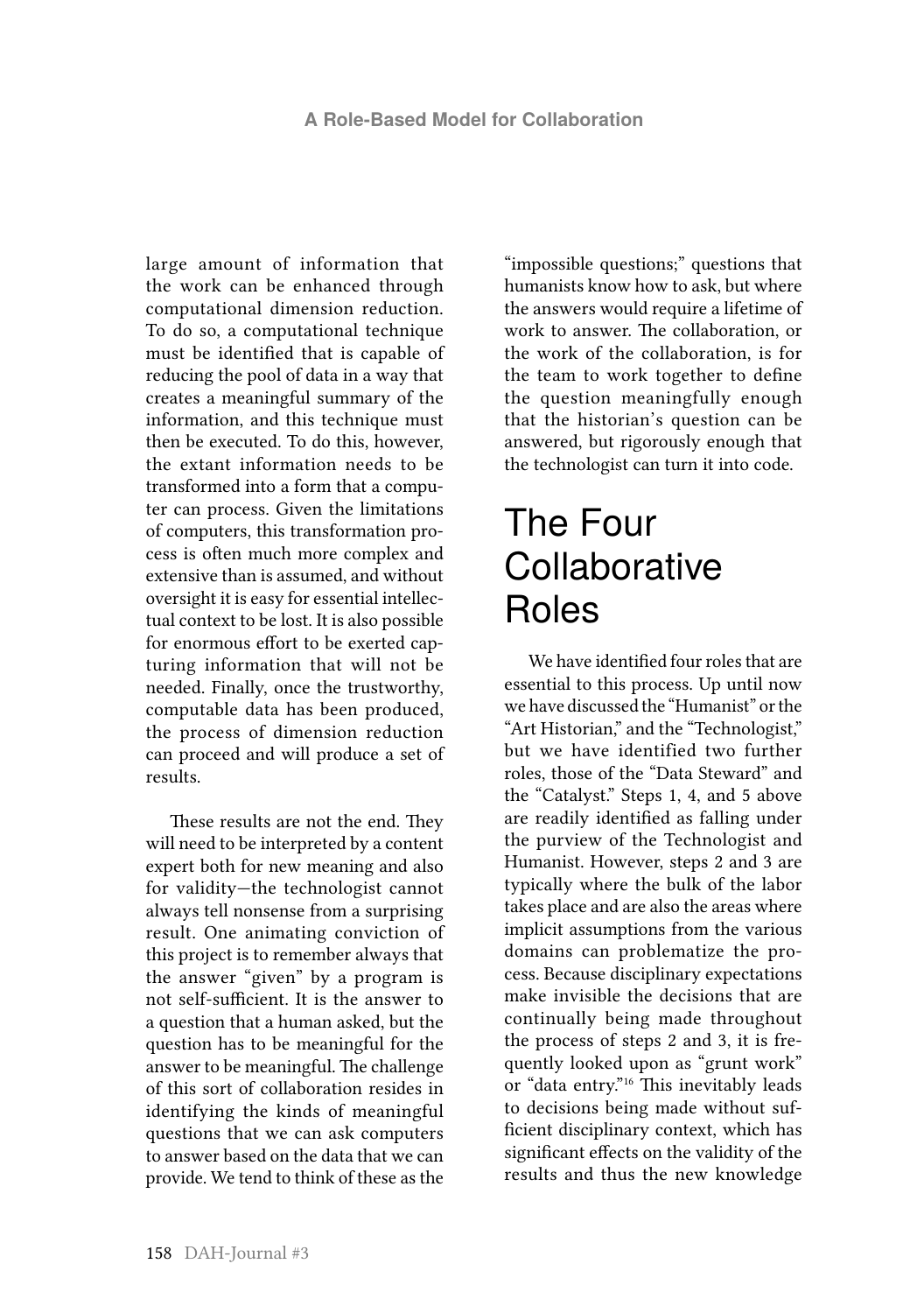that is being produced. We identify this area as the domain expertise of the "Data Steward." The final role, the "Catalyst," serves as the collaborative glue, creating the critical, translational linkages needed between all of these skillsets, ensuring that communication and progress are systematically made. Without the Catalyst, the project goals can be lost and this lack of cohesion can result in project failure.

The Humanist, or specifically here, the Art Historian, is the content domain expert who understands the context around objects, knows where relevant information can be located, and is aware of what is already known and what would be interesting to the field. In the context of Digital Art History, we imagine two principal constituencies here: first, academics operating within the Anglophone university system, and second, museum professionals whose approach to their collections fall under the broad category of "humanistic."<sup>17</sup>

The Technologist is the software development expert with the training and resources available to generate and extract information by appropriately transforming and manipulating data.<sup>18</sup> A Technologist's ability to participate in the core work of art history is predicated on his or her ability to manipulate information, and the discrete, physical entities at the heart of art history provide a unique opportunity for quantification and analysis. Typically, this involves a deep understanding of the existing technological state of the art, an understanding of domainspecific techniques, and customizing or creating new software as part of a digital workflow.

The Data Steward is responsible for ensuring that the essential character of the historical evidence is not lost throughout the process of converting primary source material into computable information, and also that this data will be suitable for the technological processes that it will undergo.<sup>19</sup> This role requires a strong working knowledge of the techniques of both art history and software development, as the Data Steward is responsible for communicating the restrictions and caveats that this conversion creates. By designating this role as the party responsible for surfacing both technological and historical assumptions throughout the process of preparing the data for computation, we make explicit the requirement to observe and discuss the constraints and limitations of this entire process. The individual responsible for this role may be responsible for the actual labor of transforming the data (including data entry), or they may oversee those who do, but they must be sufficiently aware of both the technical and humanist cultures to make explicit the assumptions of one to the other, and then to explicitly call out and document these assumptions to maintain the validity of the process.

The Catalyst is responsible for recognizing the existence of a problem space shared by a technological and a historical question, for initiating and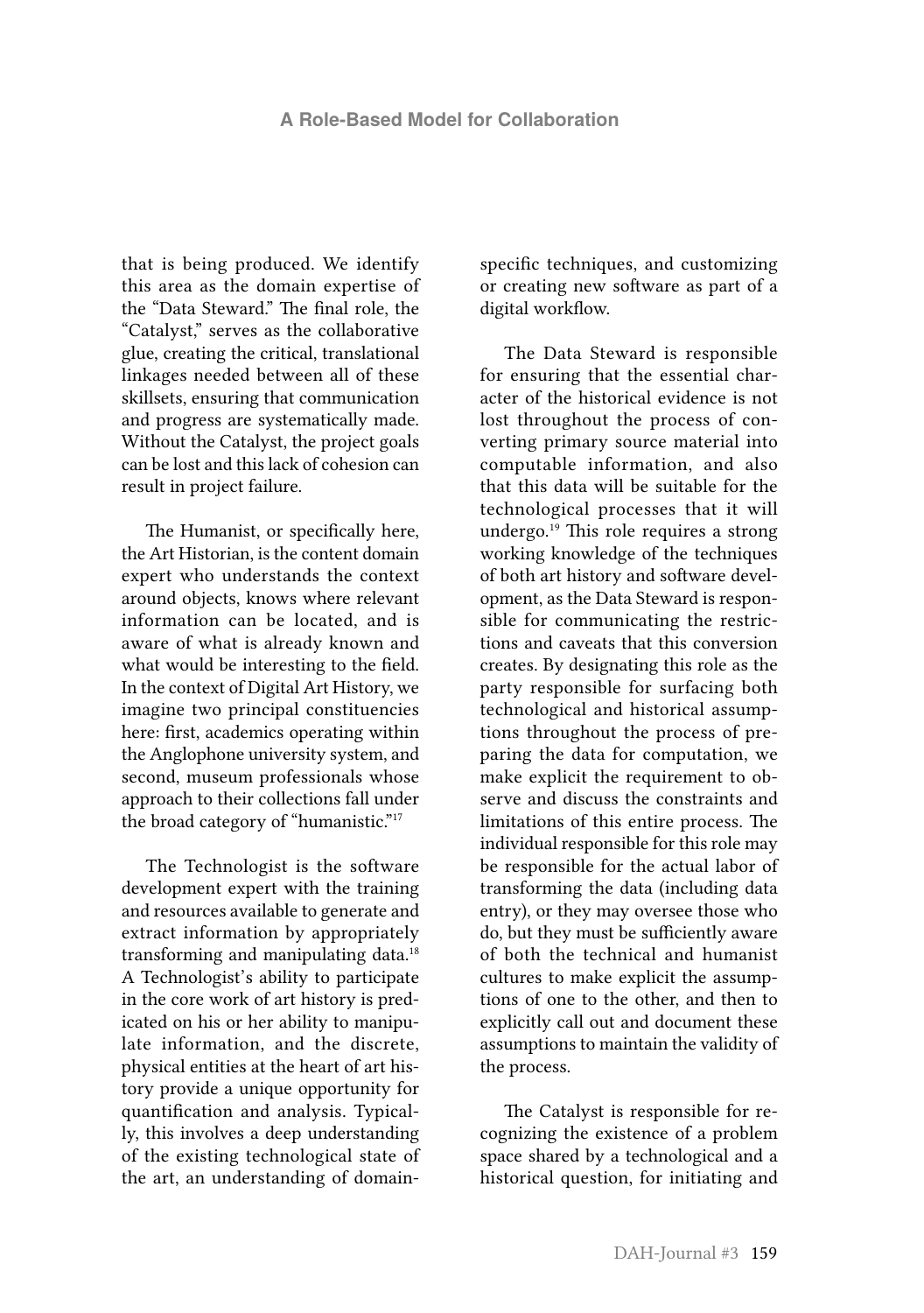maintaining the flow of the project, and for identifying the team members whose domains and skills are appropriate to address it. This role requires competency and literacy in all three fields represented by the Humanist, Technologist, and Data Steward, as well as a strong professional network that spans these domains. It does not require that the Catalyst be an expert in these areas, or be uniquely competent to solve the problem. It only requires that they are capable of seeing that there is a problem that could be solved, that there are people who are capable of solving it, and that the opportunity is presented effectively to those prepared to join the team.20

The Catalyst should not simply be viewed as a project initiator, however. This role also ensures that the holistic goals of the project are maintained over time. Domain experts in any field have a tendency to focus on the needs of their domain to the exclusion of others, and when the needs of two domains conflict, it becomes essential for someone to have the authority to assess and referee. This process of determining where the inevitable compromise occurs requires the same skills as those needed for initiating the project, as well as a strong understanding of what will jeopardize overall success, and what is merely an inconvenience.

It is also inaccurate to reduce the role of the Catalyst to that of a project manager. They are not there simply to ensure the health of the project. Catalysts are direct and engaged members of the team who have a stake in the problem itself. Indeed, in the ideal model, they will be the very member of the team who catalyzed the entire collaboration around a shared question of interest. This role can be taken up by someone aligned with the humanities, computing, or data science, but no matter their home discipline, they will have stakes in the collaboration that extend beyond management and logistics. They are not imposed on the collaboration, they form an essential part of it.

# A Model of the Space of Collaboration

In his landmark work of philosophy in computer science entitled, "The Limits of Correctness," Brian Cantwell Smith presents a model of the relationship between lived human experience and computation that we take as foundational to our project. $21$ In this piece, Cantwell Smith argues that information systems can only be "correct" insofar as they reliably reflect their design goals. They can never be provably correct in the way that their designers want them to behave in the real world. There is, in his assessment, an essential disconnect between true, human lived experience and the model of reality that exists within the computer, the latter being produced by reducing the world to structured data and algorithmic procedures. Cantwell Smith's formulation essentially de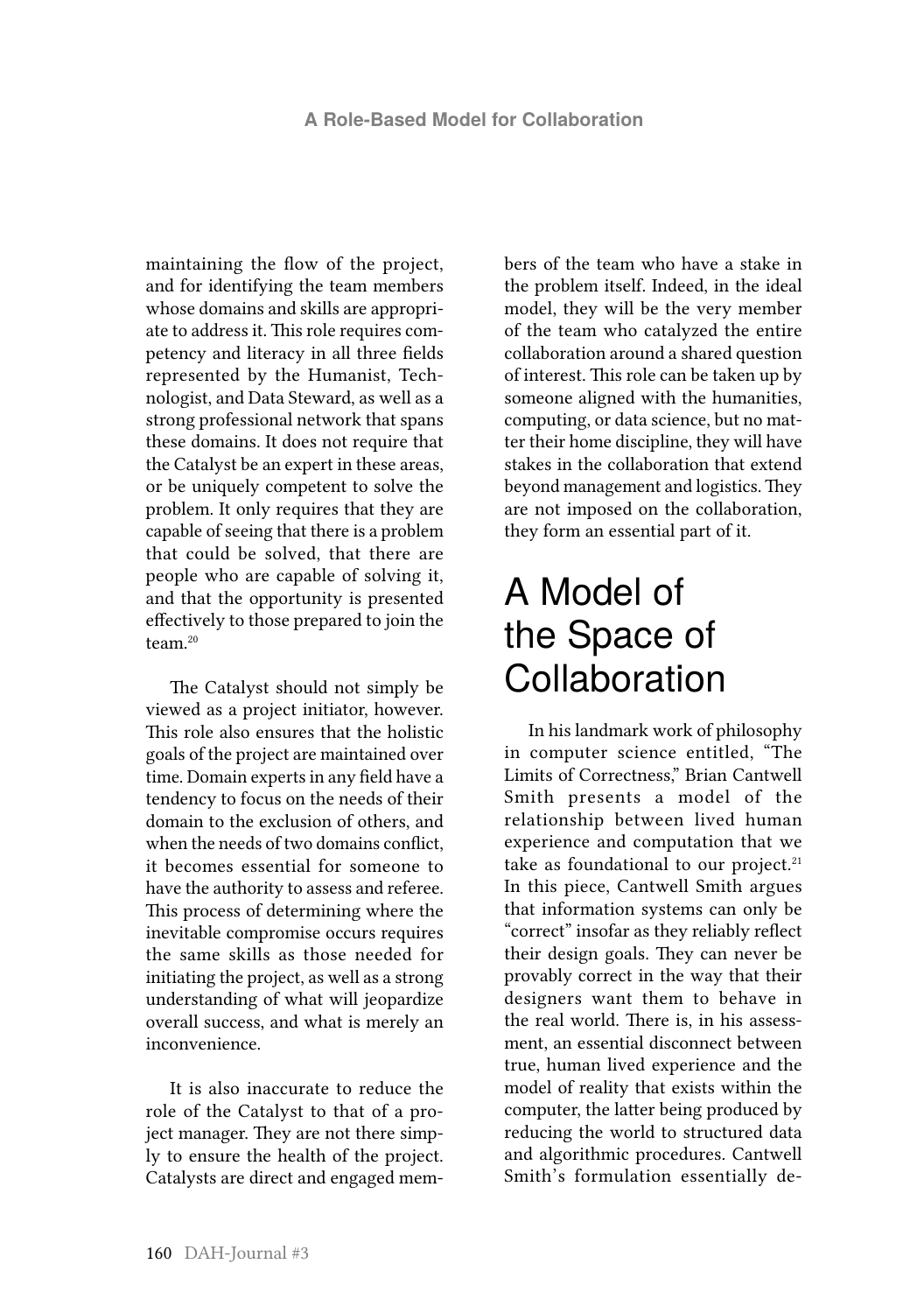scribes a computational process. We have adopted and transformed his model to describe the way that knowledge can be produced through the circulatory process of an explicit, targeted simplification of the human experience, followed by a computational analysis of that simplification and a humanistic interpretation of that analysis. In the digital humanities, this chain of activities is a systemic whole, and we find Cantwell Smith's model a productive way to describe the challenges we have encountered while operating within it.

 The collaborative roles presented in this paper cover all of the components of this cyclical model of computation and interpretation. Drawing on a figure presented in Cantwell Smith's original essay, we have produced an illustration that renders visible the distribution of the commitments held by each of the roles across this model (fig. 1).

The Humanist maintains responsibility for the left side of the diagram, which encompasses the situated truth of the human experience. Both at project inception and at every successive interpretive stage, the humanist ensures that the ambiguity of lived human experience is accounted for. The right side of the diagram is the Technologist's domain. This role focuses on the ways that humans can work creatively within the limitations set by digital computers to approach a problem made up of a series of specifications, algorithms, and data sets. The technologist ensures that the overall problem at hand is computable and that the technology

implemented responds appropriately to the questions being asked. At center, then, the pivotal duties of the Data Steward are thrown into sharp relief, as this role has the responsibility for producing and maintaining both the humanistic and computational integrity of the simplified representation of the "world as data." If the data does not adequately reflect lived, human experience (the domain of the humanist), any computational techniques that are applied (the domain of the technologist) can never succeed. If, on the other hand, the data is insufficiently simplified, computational techniques will be stymied by exceptions and special cases, hindering the production of any analysis that will be useful to a humanist. The Catalyst, represented here at the base of the figure, serves as the binding glue for all three roles, maintaining the problem space of the entire collaboration, serving as a translator between disciplines, and focusing on making sure that all three major components of a digital humanities collaboration—humanist ideology, effective data stewardship, and technological rigor—are in balance and heard equitably across the team for the duration of the project.

# Four Roles, Not Necessarily Four People

It is important to note here that we are talking about roles, not people. Two or more of these roles can be performed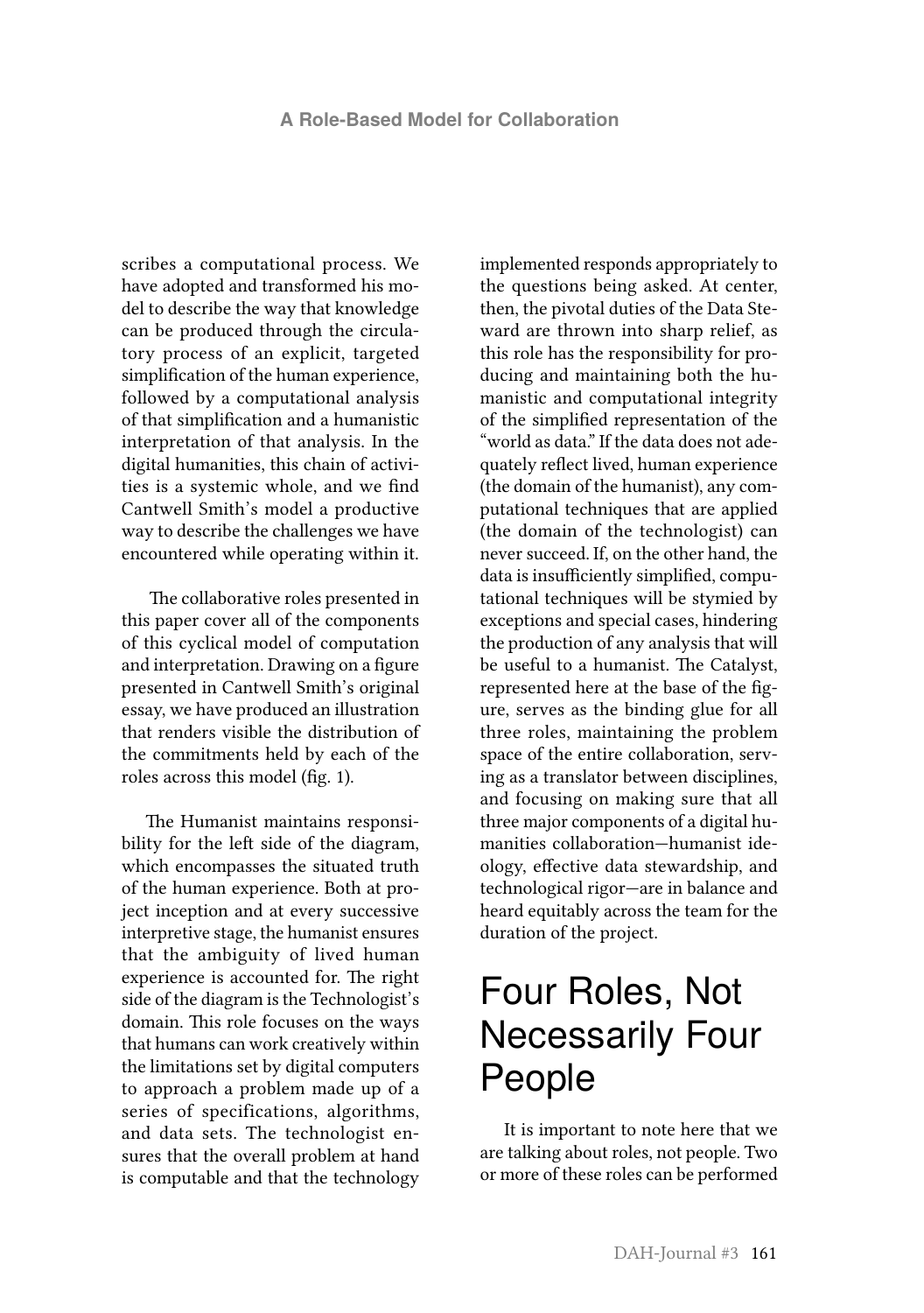by the same person. However, each role requires specific, unique skills, and the domain knowledge required to perform all four roles is rarely found within a single individual. Additionally, if a single person assumes multiple roles it is essential to realize that this person will exert more effort and more time, particularly if they must acquire domain knowledge that they do not already have.

In some cases, a researcher might attempt to fulfill all four roles for themselves: the lone-wolf approach. The short-term benefits to this tactic might make it seem a practical choice for researchers working on obscure topics. However, limiting the domain expertise also often means limiting the effective scope of the outcomes.<sup>22</sup> For example, one of the authors (Lombardi) chose to explore computational approaches to the analysis of medieval iconography as a research team of one, using the works of art indexed by Index of Christian Art as a dataset.<sup>23</sup> In particular, he devised a search algorithm to identify saints with extremely different rates of reproduction before and after the Black Death in Tuscany, aiming for a technical proof of concept. As a trained computer scientist, Lombardi served ably as the Technologist, writing his own data mining process to aggregate the data into a useful format and perform the analysis. He also strived to fulfill the role of Humanist by developing an arthistorical approach based on selected readings informed by his graduate degree in medieval history. The role of the Data Steward on this project was implicitly taken up by the generations of librarians who produced The Index of Christian Art, but no conversations with the current stewards of this data were made possible. Finally, as the sole participant in the project, Lombardi served as his own Catalyst, driving his project to its conclusion: a proof of concept demonstrating the technique and its potential.

The reception of this work among art historians reveals many of the problems with the lone-wolf approach. Without the guiding hand of expert knowledge in art history, Lombardi had difficulty framing the work in a form that was accessible to that audience. Technical proofs of concept have little relevance to art historians, and thus the result of the initial work was, not surprisingly, dismissed as trivial and alreadyknown. Second, early presentations of the work demonstrated opportunities for significant improvement in the project's structure. Several art historians suggested the specific use of ICONCLASS, the classification schema for Christian iconography, as an important metadata repository for such a project. Had this knowledge been available earlier in the project, the work would certainly have progressed more quickly and effectively. Third, review discussions of the project revealed a potentially more relevant audience for the work: economic historians. Since the Index of Christian Art includes detailed information regarding medium, the long-term analysis of iconography and its translation from one medium to another could provide potentially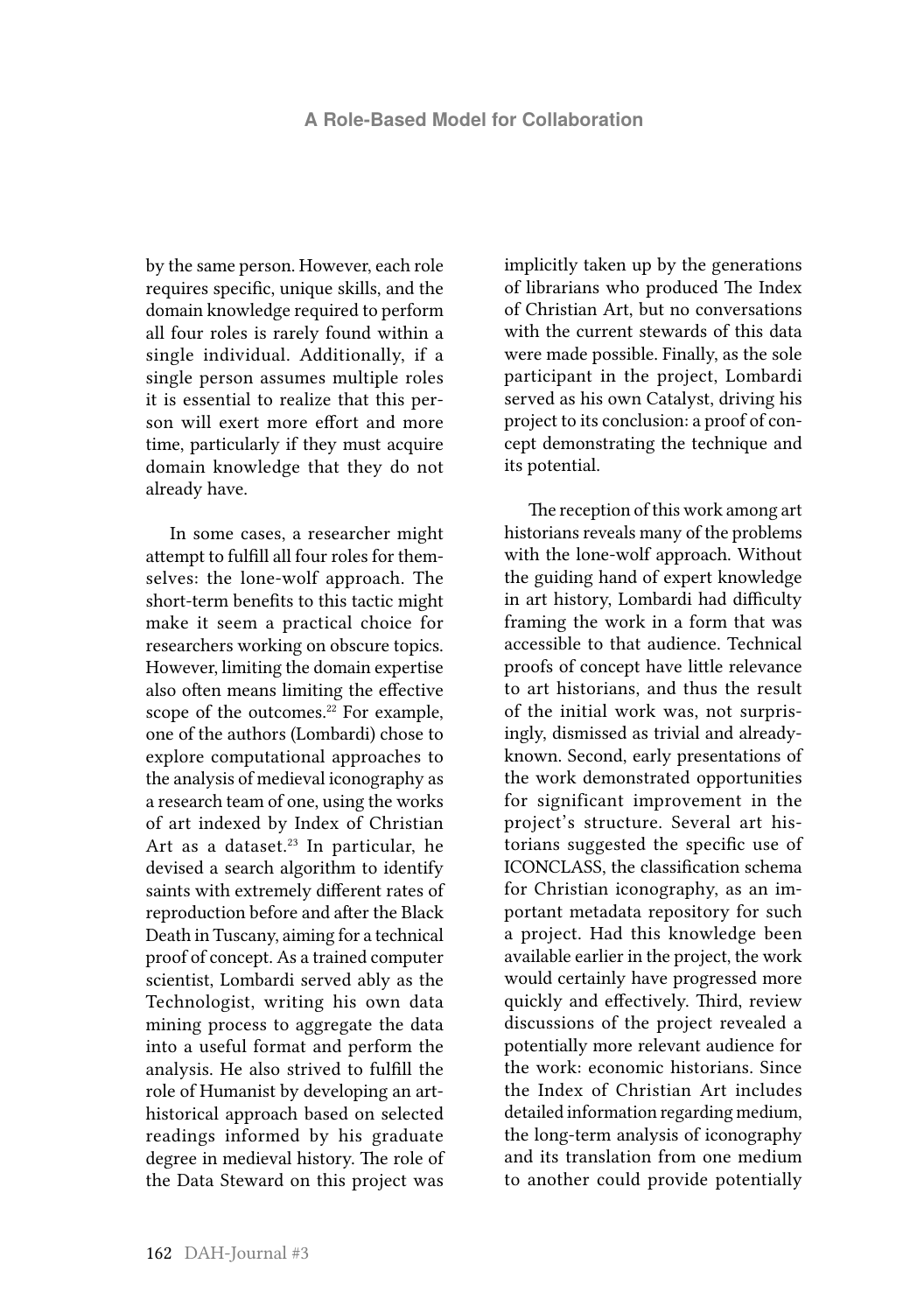useful information regarding market trends. Sustained dialogue between subject matter experts in the fields of art history and technology produced these insights. Ideally, the project would have included the full team of experts at the time of its inception to provide the checks and balances necessary to uncover these opportunities earlier in the process.

Indeed, we argue that it is very rare that these roles can be performed at the expert level by the same person. To excel in these roles requires specialized training and expertise developed over time, and the education required to obtain those skills is sufficiently orthogonal that it is rare that any one person will be fully expert in all, or even two. While programming is a skill that can be picked up readily, for example, and it is easy to learn the basics of art history, expertise in either field requires years of learning and practice, and to take the time to master one inevitably involves falling behind in the other. This is not to say that it is not valuable for these fields to learn something from one another, indeed it is utterly critical to a successful collaboration. Between these roles, therefore, there must be a strong understanding of how domain knowledges and problem spaces overlap. One of the fundamental differences between the work of the Art Historian and of the Technologist is the contrast between the quest for truth and for facts. The humanist's interest is in narratives that reveal the human condition, and are prepared to propose and evaluate questions that will reveal

those truths. A Technologist's interest is in using his or her abilities in the logical manipulation of data to use computers to convert enormous quantities of data into new, previously unknown facts.<sup>24</sup>

Relatedly, it is critical to recognize that the formalization of a question occurs at different levels for the Art Historians and the Technologists, and that the process of refinement takes place in two distinct languages: code and discursive language. For the historian, the formalization takes place through the writing of a compelling narrative that addresses the hypothesis' place in the whole of history. Technologists formalize hypotheses through the development of executable code. While the Art Historian may strive for elegance of diction and expression, the Technologist must make his or her result formal in the precise mathematical sense. This distinction also appears in the identification of the source material. The force of an Art Historian's intuition is capable of concealing to a great degree the ambiguous complexity of their information whereas the Technologist requires pristine, quantified data that can be put into a computable format. In both cases, the Technologist's requirements are stricter than the Art Historian's, and the Art Historian may push back on this state of affairs on philosophical grounds.

It can be tempting to delegate the role of Data Steward to either the Art Historian or, more commonly, the Technologist. While both Technologists and Art Historians have a deep under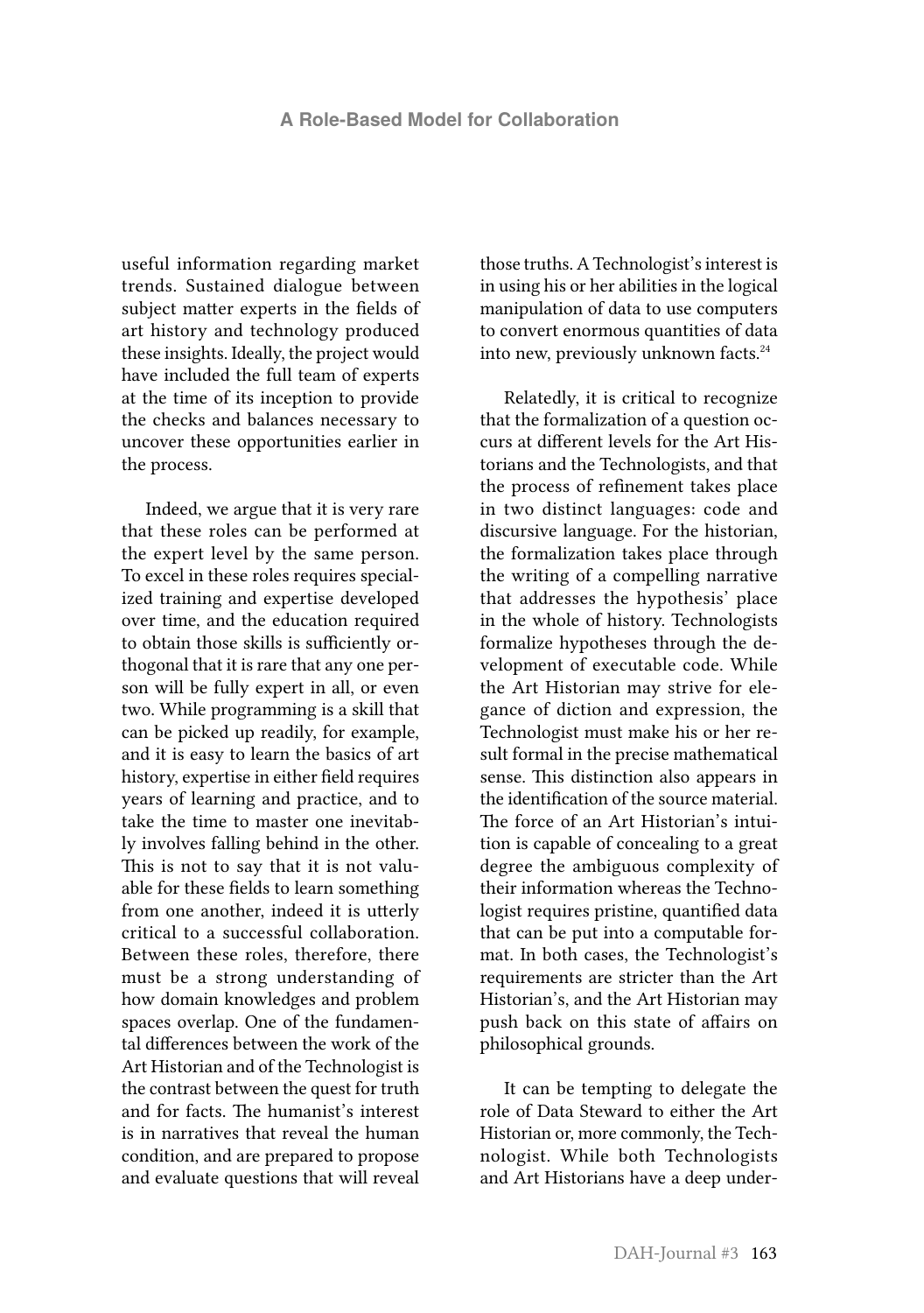standing of the limitations and the needs of their own home disciplines, if either is solely in charge of the data transformation pipeline, the temptation will be to skew the formation of the data to meet their personal needs alone. When—as regularly happens in Digital Art History projects—the majority of the time spent on a project is actually spent on data cleanup and transformation, and when the differing requirements of the Art Historian and the Technologist are foreign to one another, the temptation is always there to ignore the needs of your collaborator, cut corners, and shape the data so that it more closely fits only your own requirements. Having a designated Data Steward who understands the needs of both, but who is dedicated to maintaining the integrity of the pipeline, ensures that neither the Art Historian nor the Technologist compromises the other's constraints for the sake of expediency. Even when a dedicated, professional data steward is unavailable, knowing that the explicit role exists will help ensure that the constraints from both sides are respected.

The work of catalyzing a project can be highlighted easily. While it is clear that there is great potential for productive collaborations between Technologists and Art Historians, these collaborations are to date rare despite the obvious benefits that they can bring, mainly because there are few opportunities for experts in these two fields to come together. Because experts in one domain are often by nature unaware of the problems or the opportunities in the other's field, there is not an intrinsic motivation for them to seek one another out. Even when someone discovers an interesting avenue for research that they believe could have applicability in the other's field, without the domain knowledge to evaluate relevance, the proposed research is more likely to be viewed as irrelevant or trivial by scholars in that domain.

Additionally, it is exceptionally hard to evaluate expertise across the domains. Working with these human complexities is also the work of the Catalyst. Technologists can be unaware of the various types of Art Historians that exist, and even if they can determine that a specific individual has expertise in a subfield, they are completely unqualified to judge the quality of that expertise. The same is equally true of Art Historians: Technologists can be viewed by these scholars as interchangeable technicians, possessing intimidating but undifferentiated skills. It is possible for the Catalyst role to be filled by the Art Historian, the Technologist, or even the Data Steward, but it requires a very generous soul to agree to compromise his or her own indicators of success to meet the needs of another, and it can be helpful to have this authority imbued in a person whom all collaborators trust to hear and understand their needs and positions.

It has been our direct experience that the work of both the Data Steward and the Catalyst is frequently treated as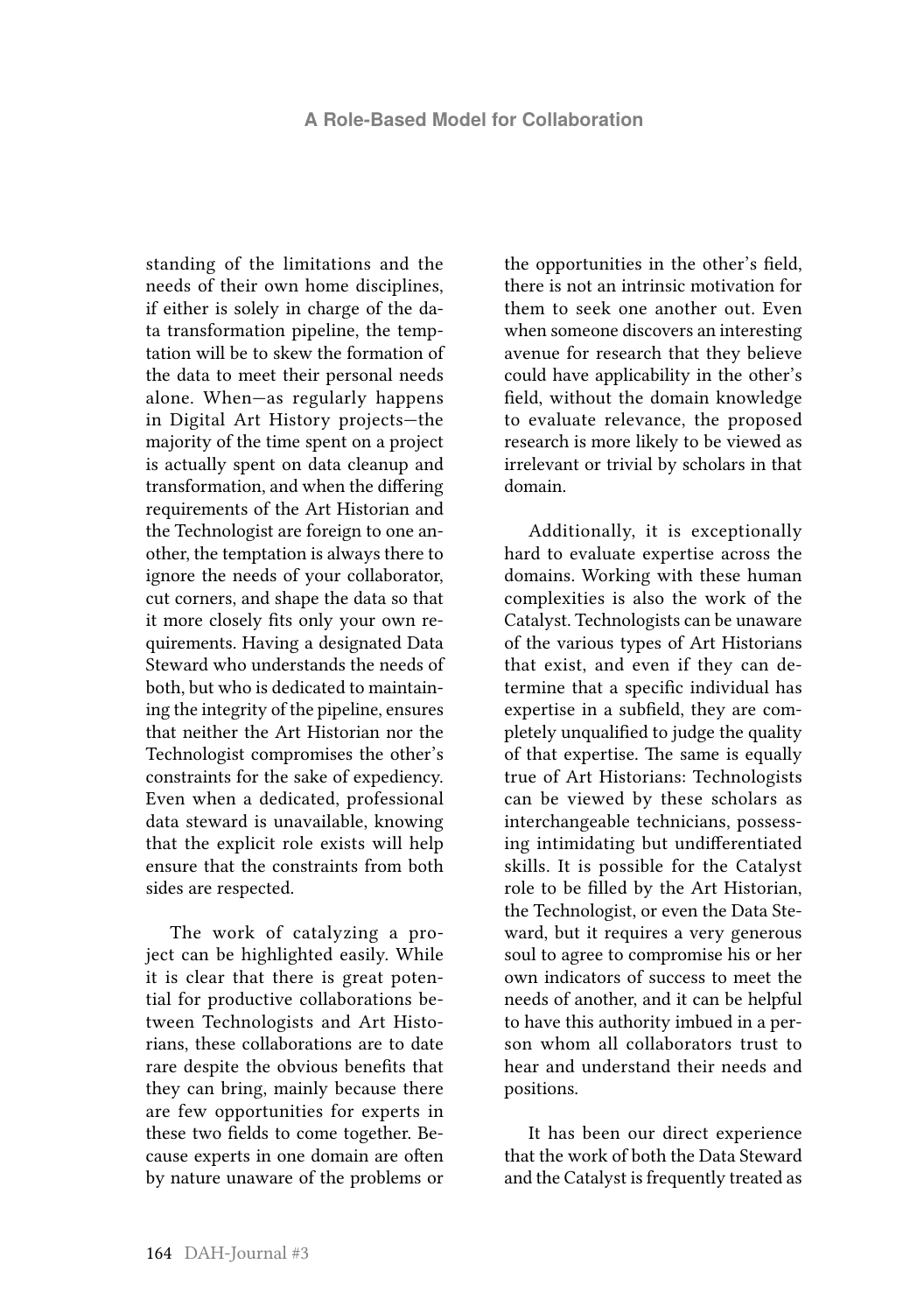"invisible" labor, left out of grant proposals and performed without credit. However, we argue that this work is essential to the success of a project, and that failure to acknowledge, plan for, and credit this work significantly increases the likelihood of project failure. Even in projects where multiple roles are performed by the same individual, identifying that multiple roles exist and must be performed forces that individual to consider which role they are performing, and increases the likelihood of empathetic communication.

When a collaboration is able to have each of the four roles functioning, the work can grow in interesting and somewhat unexpected ways. One such example is the Art Tracks project at Carnegie Museum of Art (CMOA),<sup>25</sup> in which two of the authors, David Newbury and Tracey Berg-Fulton, collaborated as the Technologist and Data Steward, respectively.<sup>26</sup> Art Tracks was initially born out of hallway conversations between Jeffrey Inscho and Louise Lippincott, colleagues of Newbury and Berg-Fulton's at CMOA. The original goal of the project was to build an interactive map showing the movement of Impressionist artworks through space and time using the artworks' provenance as the underlying data. However, the team soon discovered that building such a map using provenance information alone was more difficult than anticipated. The data lacked structure and regularity of expression, and thus a computer could not parse the data consistently to generate acceptable visualizations. Standardized, structured

data was needed for the technology to work, but producing such standardization at the moment of data creation would have required museum staff to completely change the way they composed provenance.

This stumbling block could have been the sign for the Technologists and Humanists to retreat to their respective disciplinary camps, bend the situation towards their disciplines, or give up on the venture entirely. Instead, a collaborative project, complete with a number of researchers filling distinct disciplinary roles, emerged. At that moment, Jeff Inscho served as the Catalyst, bringing a complete team together. Lulu Lippincott and Costas Karakatsanis provided humanistic insight into the meaning and structure of provenance text, and Berg-Fulton worked with Newbury to ensure the standardization was appropriate for both the human and the computer. The group agreed upon and created a modified standard for composing provenance, using precise art-historical terminology to describe transactions while also providing formal, semantic definitions to the words selected. To minimize the need for change to standard museum practice, the complete Art Tracks team worked collaboratively to develop a computer-assisted workflow to translate traditional provenance into structured data with a minimum amount of human labor.

Unfortunately, Inscho had left the project early on for new opportunities, causing the team to temporarily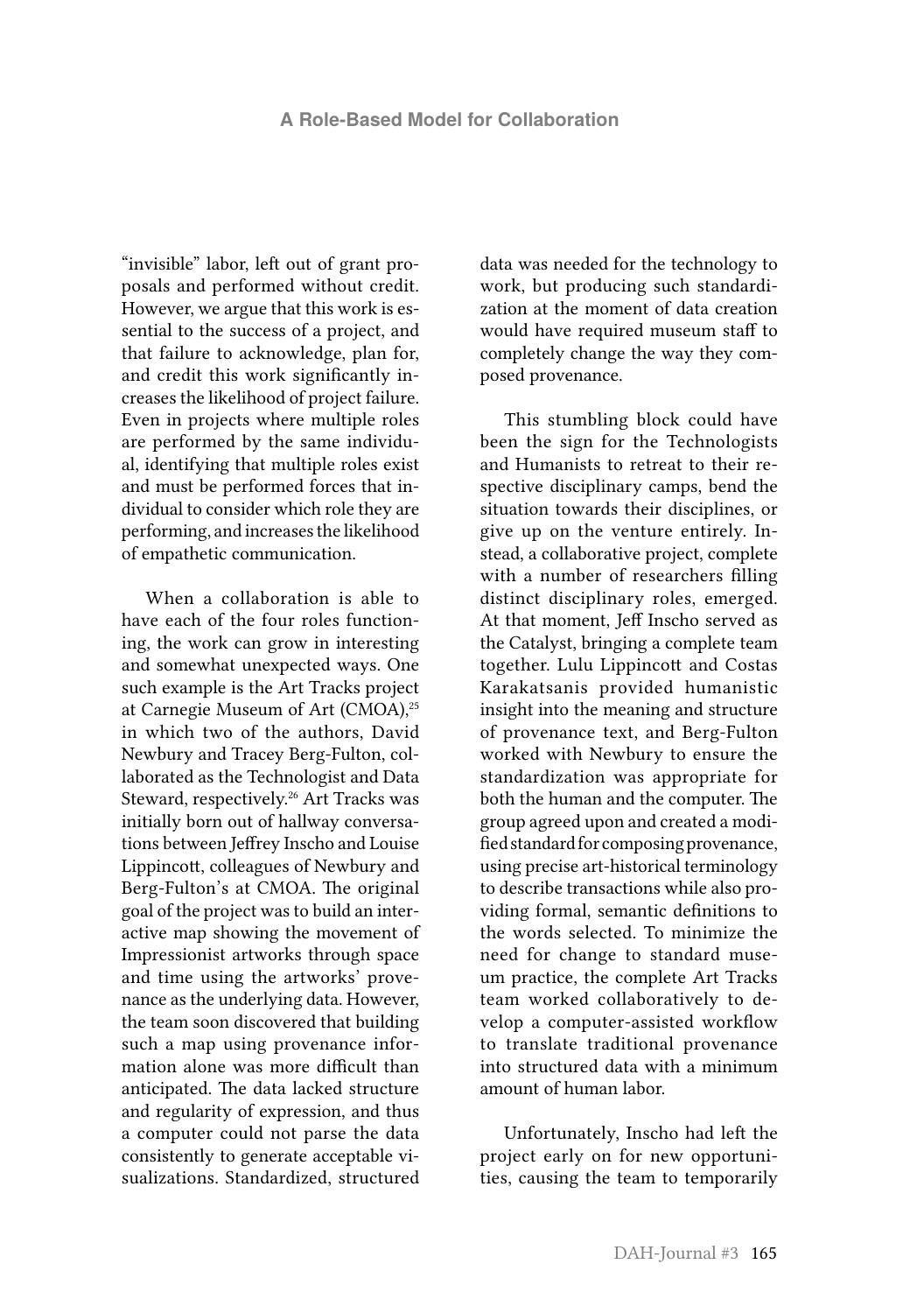lose sight of their overarching goals. Keeping the team oriented towards a common goal is one of the most critical responsibilities of the Catalyst, as it ensures that the final product, as amorphous as it can be at times, aligns to grant guidelines (if any) and institutional goals. This role was eventually picked up by Newbury, who, in addition to serving as Technologist, had to learn how to support the project as part of the strategic vision of the institution. The importance of the role of the Data Steward was also highlighted by his effort. Identifying that the process of transforming the shape of the provenance data was not an ancillary effort to Art Tracks, but instead constituted the bulk of the work of the project, was the key insight that allowed Art Tracks to succeed. Developing and executing this newly-understood focus required the expertise of the entire team. Newbury, functioning as the Technologist, developed software to assist Berg-Fulton, functioning as the Data Steward, to validate the effectiveness of this new standard in both the Humanist and Technology domains. The standardized data then enabled visualizations that allowed Berg-Fulton and Lippincott, functioning as Art Historians, to discover errant data and gaps of ownership in the provenance text.27

Each team member's contribution was often proscribed by the limits of his or her home field of inquiry, but their disciplinary formations also allowed them to provide unique insight into the project. For instance, Newbury's technological expertise enabled him to

approach provenance as structurable data, but the scope of his involvement was limited by a lack of historical context. Newbury frequently asked Lippincott and Berg-Fulton questions like "What question do you wish you could ask?" rather than "What is a question that can be answered?" While the latter is a valid question, it is limited in its ability to expand scholarship and understanding, and would essentially be providing a parlor trick for the Technologist and the exploration of the information would be rather flat and ultimately uninteresting. By pushing to explore the questions that had not yet been asked because of what the Art Historians perceived as unconquerable complexity, the collaborators began to form around a problem of sufficient difficulty, novelty, and intellectual value for all. In this process, all collaborators were given agency to shape the project, their subject expertise respected and exercised, and the project continued successfully in terms of institutional buy-in, continued grant funding, and the impact of its art-historical research.

#### **Differing Motivations** and Rewards

Any successful collaboration in Digital Art History necessitates a reconciliation not only of approaches, but also the more fundamentally human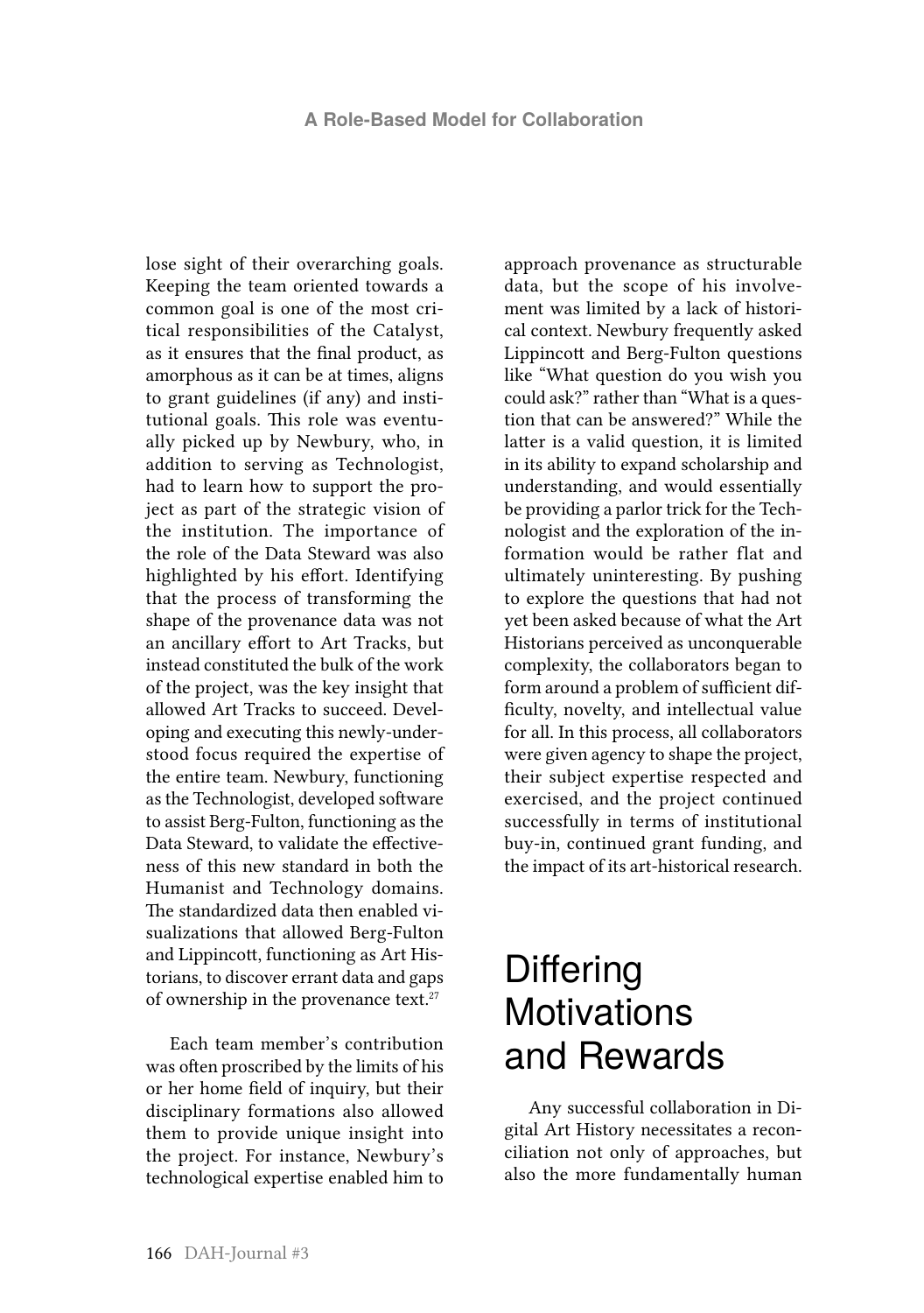question of motivation. While this certainly touches upon issues like temperament and individual curiosity, these human characteristics remain deeply idiosyncratic and are difficult to account for. Nevertheless, we would like to address the more formal questions of motivation that are connected to the institutions and intellectual networks that the collaborators are likely to inhabit. We have identified three areas where divergent motivations might become an impediment to collaboration, and by signaling these possible "pressure points," we hope to give potential collaborators a framework that they can use as the starting point for an earnest conversation about what motivates a particular collaboration.

First is the question of disciplinarity. Disciplinary expertise is real and hardearned through study and practice; differing disciplinary knowledges must be respected by all collaborators. The individuals involved in such collaborations will, almost by definition, be extremely intelligent and accomplished within their fields of expertise. The strong disciplinary formation of each participant, however, will sometimes make it difficult for collaborators to recognize the importance of compromise, and that different intellectual traditions require different—but not incommensurable approaches.28 A strong commitment to epistemological modesty is required from all involved. We have found that the most concrete way to show respect toward the expertise of our collaborators is to gain facility with their domain(s) of expertise. This is a

painstaking process. The endgame is not to preempt the expertise of others or to comprehensively retrain oneself, but rather to be able to recognize and articulate the stakes of what constitutes an "interesting question" in another field of study. Only when collaborators focus in on something that can be considered "important" in all participating fields will a collaboration reach escape velocity.

Second is the issue of incentives. Finding a problem that is interesting or important to all parties is essential to helping bridge the gap between the incentives of the various collaborators, however, collaborators must also find a set of problems that provides adequate professional and/or monetary incentives for all parties as well. This will be particularly important for the Technologist, whose skillset can command a market price well beyond what an academic collaborator can offer using traditional sources of funding for humanistic research. However, the pressures exerted by this funding gap can be lessened if the collaborators feel that they are working together to address major issues in each other's domains of knowledge. Somewhat counterintuitively, we believe that such collaborations can offer an attractive reward structure for Technologists, as these professionals can be offered a great amount of intellectual freedom to pursue large and important questions. If the team can work to develop a project that allows the Technologist to pursue problems and solutions that are of interest, monetary compensation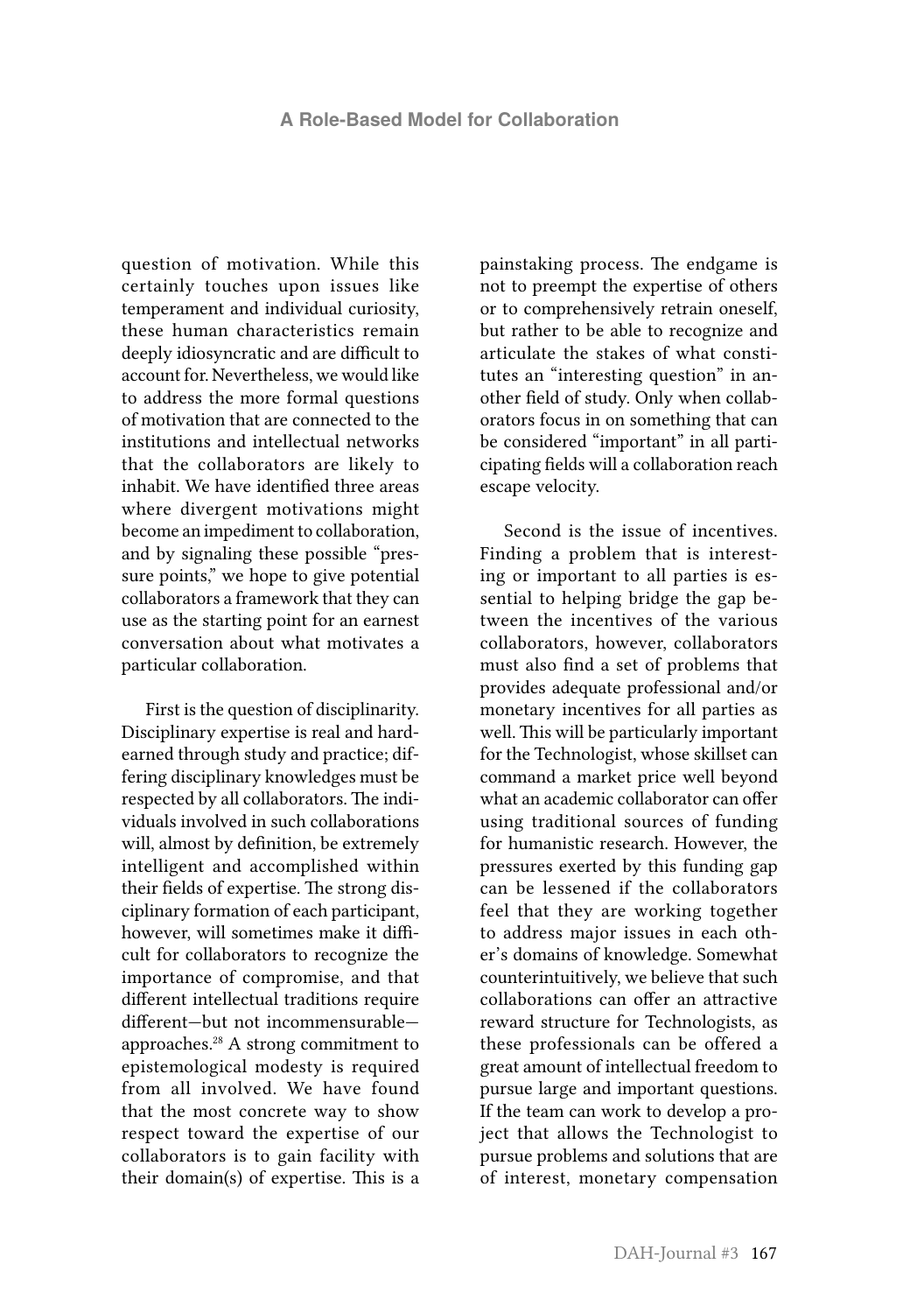can become a less pressing issue. This collaborative, mutually-beneficial act of project creation is fundamentally different from the "work for hire" model that frequently employs Technologists, even in remunerative and prestigious jobs. The work offered by these other industries is rarely as engaging as that presented by Humanists, and is often controlled by the whims of distant project managers. Humanists can do well to recognize that they can attract technologists into a collaborative problem space by offering freedom from a few capitalist constraints, although this definitely means sharing intellectual ownership over the project.

Third, it is essential to find a way for all collaborators to accrue reputational enhancement and professional advancement from this collaboration. Similar to the question of incentive, the problem of divergence of professional reward structures is not insurmountable, but collaborators must remain gimlet-eyed about how to make professional recognition available to all participants throughout the duration of the collaboration. The primary point of conflict here emerges from how the peers and professional institutions assess performance within a given field. For the tenure-stream academic, professional rewards are closely correlated to the number of publications produced. While there does seem to be a growing acceptance of scholarship published by multiple authors, the default assumption remains the singleauthored study, making these types of collaborations tricky.

Moreover, there is pressure for tenure-stream academics to publish their results as quickly as possible (within the constraints of the academic publishing model) in order to have tangible evidence of progress toward completion of any given project. For Technologists, however, publications are not as central to their evaluation as professionals. Instead, evaluation occurs at the project level. Unlike the academic, who is encouraged to publish and move on, the ideal project for the Technologist is sustainable over a prolonged period. Reputation accrues to those projects that perdure and iterate, ideally occupying an ever-expanding problem space. Such open-ended efforts are difficult for academics to justify to their institutions, much as academic publications are pushed to the edge of the Technologist's professional reward structure.

The Data Steward and Catalyst occupy an even more fluid professional space, and their rewards will depend even more strongly on their precise roles within their institutional structures. For example, a museum database administrator acting in the role of Data Steward is unlikely to accrue much professional gain from publishing. However, his or her participation in a successful, published collaboration may lead to future employment. Similarly, Catalysts may be employed as academics (either inside or outside the tenure stream), grant-funded positions, or museum professionals, and the benefits they gain from collaborating will change accordingly. The ideal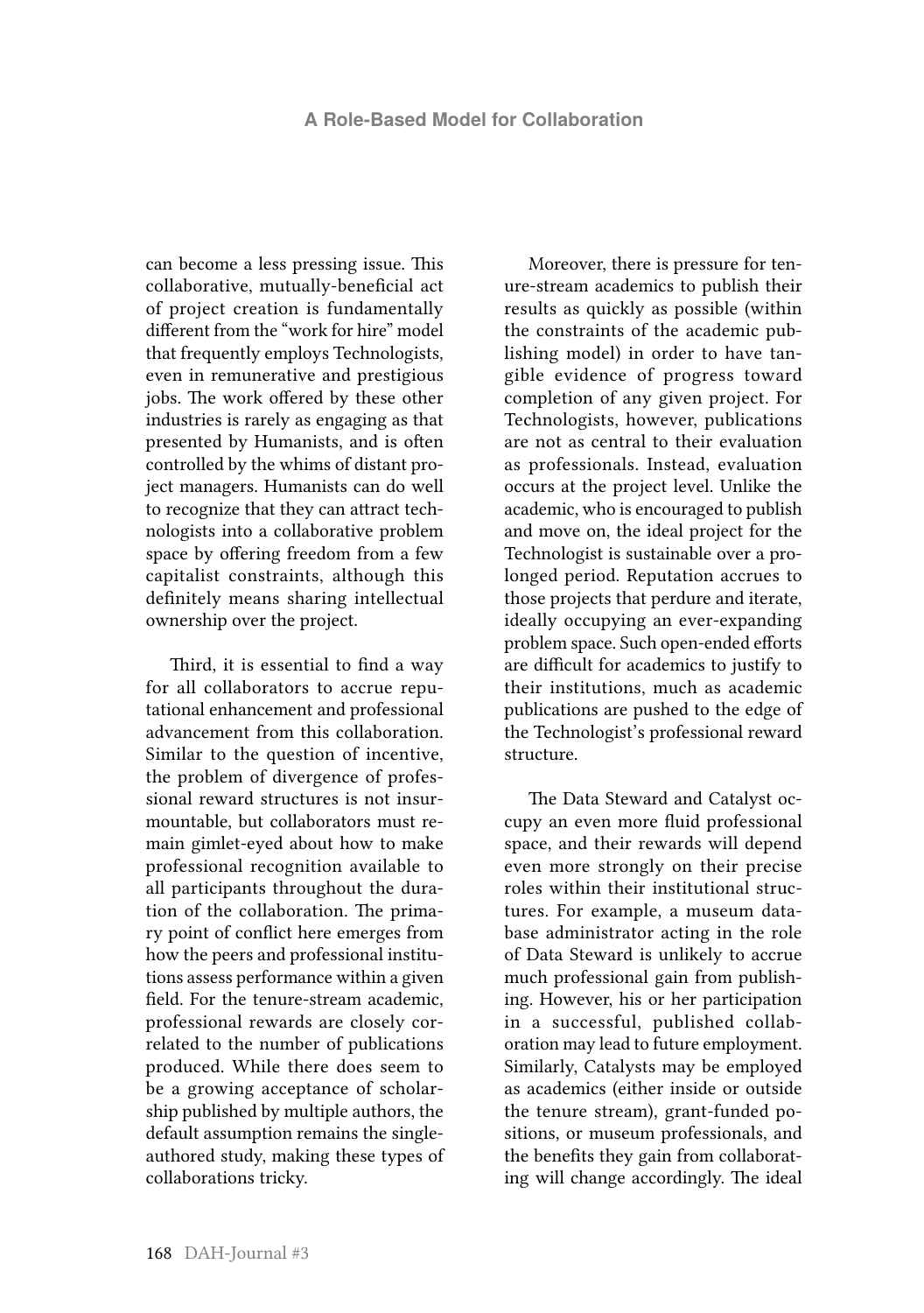set of collaborators will be aware of these divergent reward structures and plan in advance to produce a series of deliverables that will help all collaborators demonstrate professional progress to their institutions and benefactors.29

#### **Disciplinary** Respect

This proposed approach to collaboration in Digital Art History establishes a process for identifying the common motives that sustain ambitious work at the intersection of art history and technology. However, we find that, above all, respect is the foundation of any successful collaborative effort. For practitioners of these disciplines to collaborate effectively, each must resist the temptation to compress the amount of knowledge, tradition, and expert practice in other disciplines. Each discipline has its own breadth and depth that must be respected. Technologists cannot obtain the expert knowledge of an Art Historian by cribbing ideas from popular texts in art history, and Art Historians do not become expert Technologists by taking a six-week programming course on the Internet or at a DH workshop. While collaborators certainly could perform the physical task of data entry, that is only one facet of the Data Steward's discipline, and treating the curation of data as a task to be done "as time permits" is done at great peril. The work of the Catalyst, so easily dismissed, thus emerges as central: he or she works as the guardian of the project, ensuring that all collaborators recognize the strengths of the other disciplines and the limitations of their own, so that everyone can best work towards their goals.

A failure to appreciate the richness of other disciplines is an all too common theme in interdisciplinary research. In the realm of technology, this disposition frequently takes the form of technological immodesty, the belief that all problems are ultimately technical problems.30 For example, Lazer et al. cite Google Flu Trends (GFT) as an example of "big data hubris," the notion that large volumes of data can replace traditional data collection and analysis.<sup>31</sup> Despite the media attention, GFT has performed rather poorly by "persistently overestimating flu prevalence" and missing the 2009 influenza A-H1N1 pandemic altogether.<sup>32</sup> In short, the GFT team undervalued the knowledge and practices of epidemiologists and overestimated the capabilities of big data analysis in this domain.<sup>33</sup> Without a Catalyst encouraging cross-disciplinary dialogue, technical projects can miss the critical perspectives offered by other disciplines.

Humanists' dismissiveness of technical approaches to their subjects demonstrates a similar lack of interdisciplinary appreciation. A common refrain among humanists is that technology succeeds only in telling us what we already know. Matt Jockers, for instance, questions the logic of such objections: "Why should further confirmation of a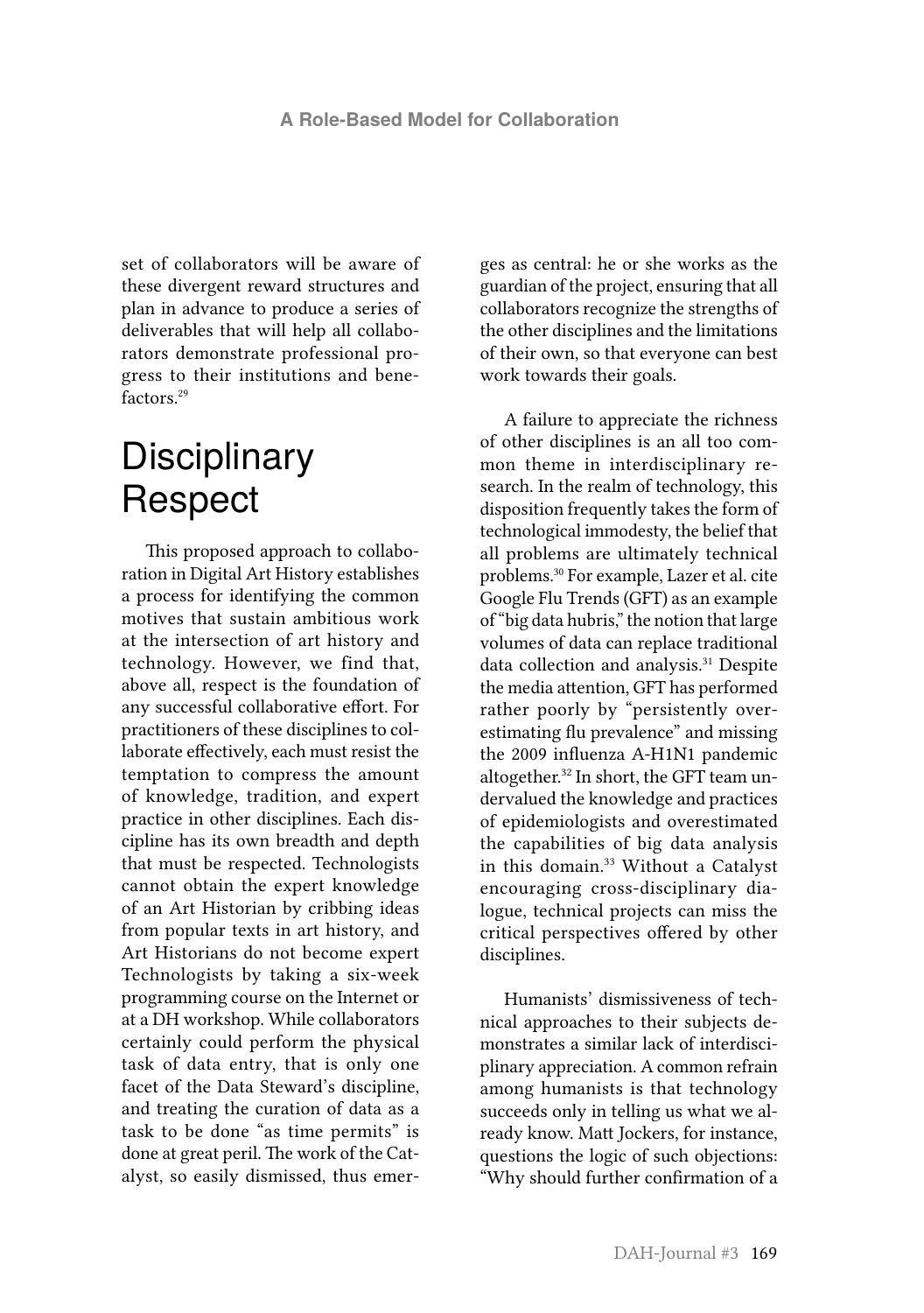point of speculation engender a negative response? If the matter at hand were not literary, if it were global warming, for example, and new evidence confirmed a particular 'interpretation' or thesis, surely this would not cause a thousand scientists to collectively sigh and say 'Duh.'"34 Again, the Catalyst can prompt the interactions and exchanges across disciplines necessary to push past the initial reactions preventing dialogue. Without mutual respect, interdisciplinary collaboration will fail to produce the sustained dialogue required for ambitious research.

### Sustained Dialogue

We would like to draw attention to the fact that the collaborative framework outlined here also requires a commitment to sustained dialogue. Dialogue is an intrinsic good in academic settings. Even without any tangible research benefit, dialogue across disciplinary boundaries produces insight and perspective, and we have much to gain from it. Each discipline provides important challenges to the other's world-view. For example, Technologists frequently base their arguments on virtual evidence derived from models and simulations.35 Virtual evidence informs disciplines ranging from biology and medicine to literary history and music, and yet such evidence commands relatively little respect in the field of art history.

 What is exceptional about art history that excludes this type of evidence from serious consideration? Because of the reticence regarding master narratives such as those proposed by Winckelmann, as discussed above, Art Historians prefer to scope their arguments and studies to specific contexts. The theory of the universal machine notwithstanding,36 in practice, many Technologists design systems highly dependent on context and targeted to specific audiences as well. In fact, computer science has entire branches of knowledge such as human-computer interaction dedicated to this type of study.37 Why do Technologists believe that their methods are universal for art history when they have decided that in so many other areas context is crucial? By fostering such dialogue, Art Historians and Technologists can gain important insights into their own work and practices.

Indeed, the debates in Digital Art History also have important contributions to make to other academic dialogues, such as the philosophical differences regarding the nature of evidence in research currently taking place in applied statistics. The field of statistics is currently flowering due to the intense cross-fertilization of ideas among statisticians, computer scientists, physical, natural and social scientists, digital humanists, and all others who are interested in big data.<sup>38</sup>

Humanists and art historians have important perspectives to bring to this conversation regarding the negative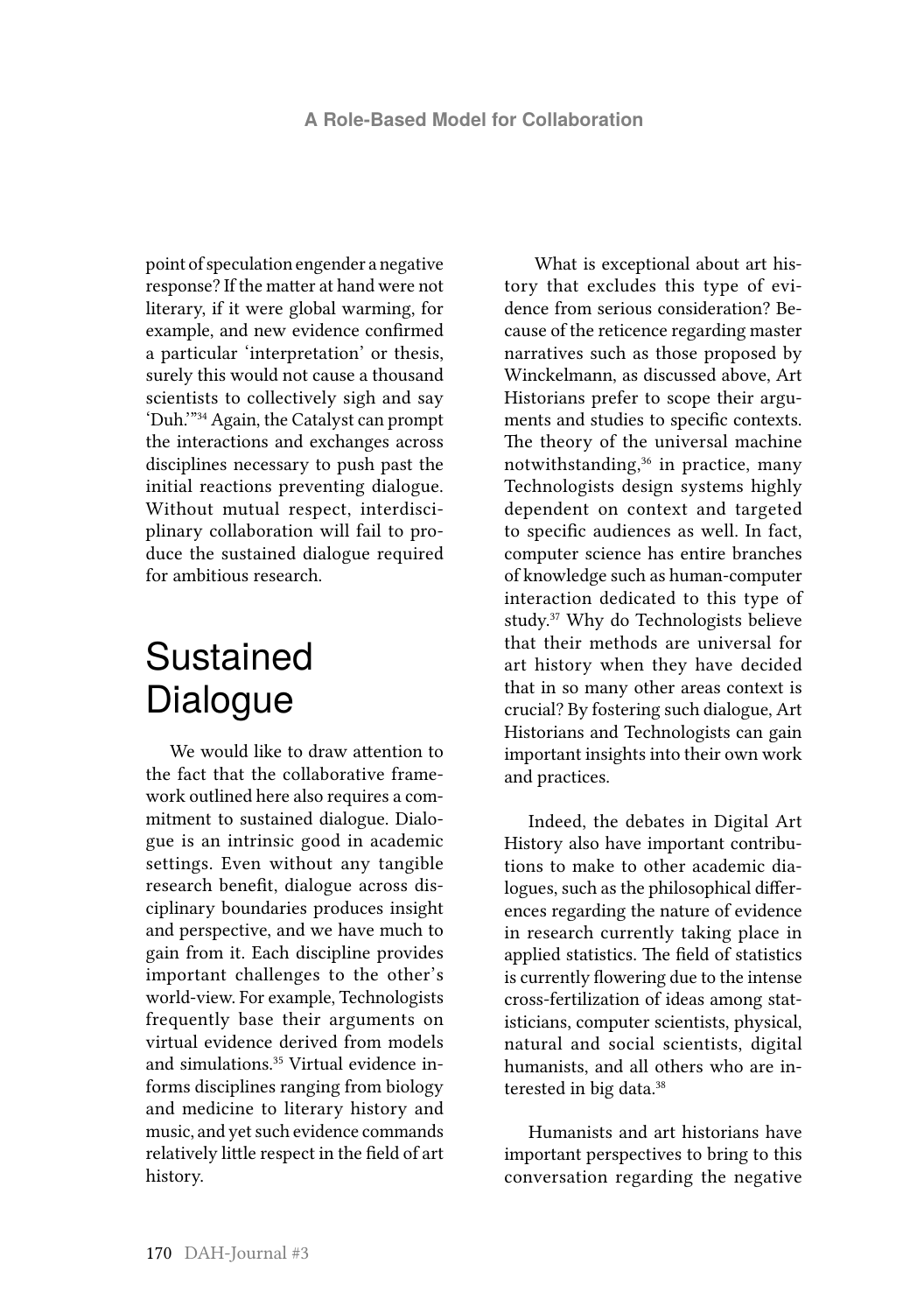disciplinary impact that can be caused when assuming that all objects of study are best treated as quantitative data.39 The statistician Herbert Weisberg fired an important salvo in this debate arguing that medical clinicians often must use logic that departs from classical statistical thinking.<sup>40</sup> He argued that clinicians are experts not due to their ability to predict, but rather because they are masters at wading through ambiguity. If art-historical work similarly and necessarily departs from the typical assumptions of applied statistics, and also works with high degrees of ambiguity, then sustained dialogue with Technologists will highlight these differences. The role of ambiguity and certainty in the research traditions of Art Historians and Technologists varies significantly and fascinatingly. These diverse viewpoints on knowledge production have much to contribute to the larger debates about applied statistics in our time.

#### Develop Shared Understanding

Mutual respect and sustained dialogue are the necessary prerequisites for producing the shared understandings required for robust interdisciplinary research projects. The scope of this endeavor includes not only developing a consistent view of project goals and objectives, but also appreciating the diversity of motivations animating the many contributors to such projects. Why is developing a shared understanding

so difficult in this domain? In an effort to build bridges among such stakeholders in the Pittsburgh Digital Humanities community, researchers from several disciplines gathered to review projects that are currently situated at the intersection of art-historical and technological research.<sup>41</sup> The Next Rembrandt project (https:// www.nextrembrandt.com/) served as a particularly good example of the perils and pitfalls at the heart of developing shared understanding. The project used a variety of techniques from engineering and machine learning including facial recognition to train a computer to simulate a Rembrandt painting: "the next Rembrandt."

When the assembled group, which consisted of Humanists, Technologists, Data Stewards, and Catalysts, watched the promotional video documenting the computational techniques involved in producing the simulated painting, the art historians at the meeting burst into a fit of laughter at the summary of the computer's insight into Rembrandt's work. The Technologists appeared to have shown, through all of their intensive work, that the typical Rembrandt painting is a portrait of a Caucasian, middle-aged male with facial hair wearing dark clothing with a collar and a hat. The art historians had trouble seeing the need for complex technology to deduce what college students routinely recognize in Art History 101. After pushing through the immediate reaction to the project, the group distilled the essence of the objection to the approach: aggregates held little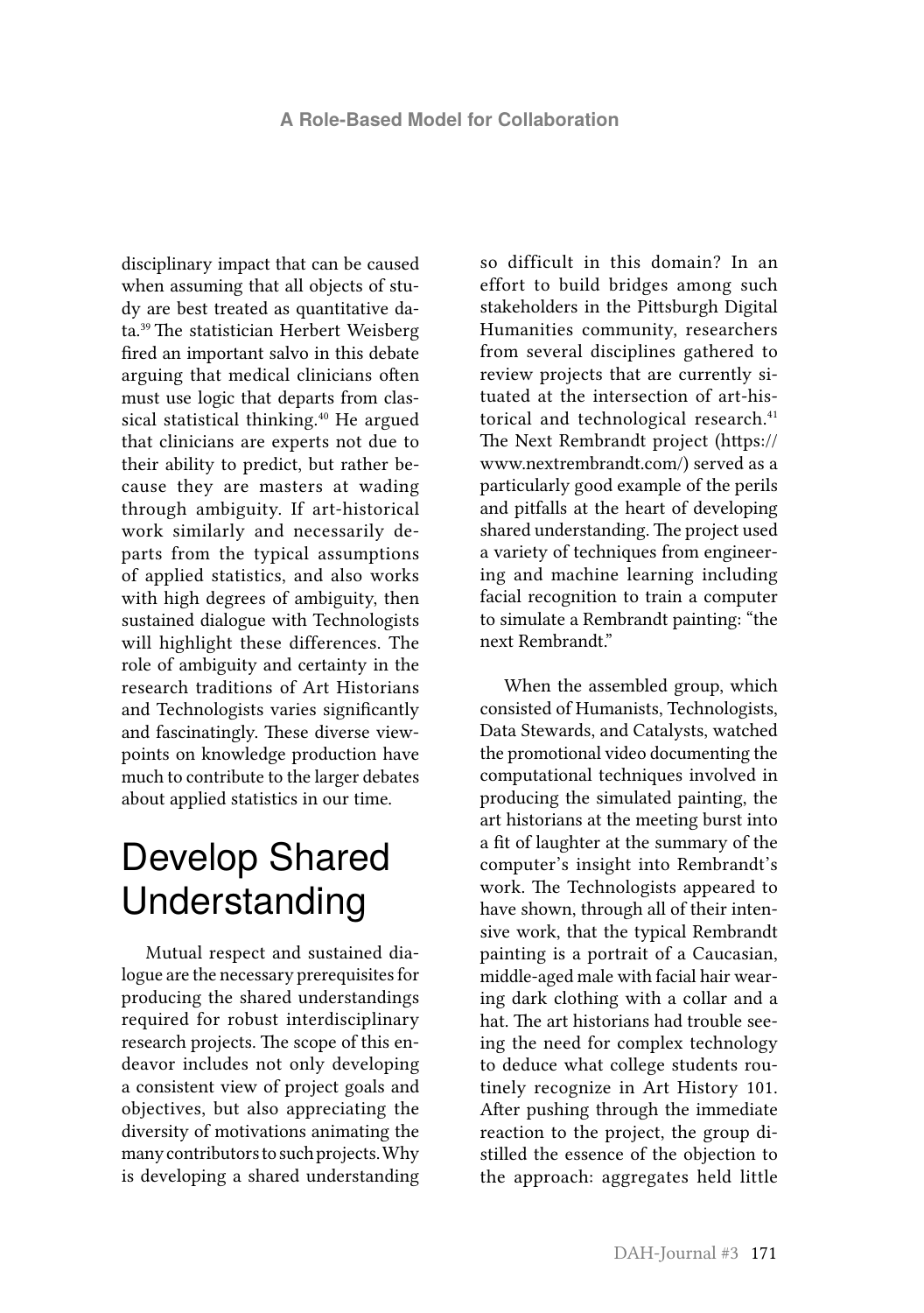interest for these Art Historians. Each painting has a unique value and history; this simulation, which appeared like a deus ex machina to solve an unsolvable problem, has no history. From the Art Historian's point of view, the project offered little more than a compelling example of technological immodesty.

The Technologists in the room, however, saw something rather different in the project. First, the achievement, stated in machine learning terms, sounded much more satisfying. Technologists trained a computer to extract information, albeit simple, from a database of images with Deep Learning techniques.42 That the approach could deduce what college students routinely recognize in Art History 101 is a technical achievement even if it is of little interest to Art Historians. Second, the Technologists were less likely to see this one "new" Rembrandt painting as the goal of the project. Instead, machine learning and many other computing disciplines routinely create new simulated test data to improve the effectiveness of testing procedures, especially in fields of study with limited available data such as image processing. From their perspective, creating a "new Rembrandt" was understood as a neat way of simulating data for further testing and research as well as validating that they were able to understand enough of what makes a Rembrandt a Rembrandt to effectively mimic one.

Eventually, the Art Historians and Technologists found some common ground as both groups found that ING's marketing campaign and its many citations in the popular press skewed the importance of the stated achievements by presenting a technical achievement as a development of significance to art history. The dialogue produced some shared understanding including the fact that the project had greatly differing value to each community and popular discussions of the project frustrated attempts to build common ground across disciplinary boundaries.

# From Shared Understanding to Empathy

We have identified several points of tension within the professional structures of interdisciplinary collaborators. By indicating these potential choke points, we have advisedly not sought to offer solutions, but rather to call attention to issues we have seen arise in our own collaborations. If collaborators approach these issues in good faith and are willing to propose solutions, then sustained collaboration becomes possible. We suggest disciplinary respect, sustained dialogue, and the intention to develop a shared understanding as the path forward.

Despite the many challenges to their collaboration, Art Historians, Technologists, Data Stewards and Catalysts have excellent opportunities for conducting research in an interdisciplinary framework. The concrete,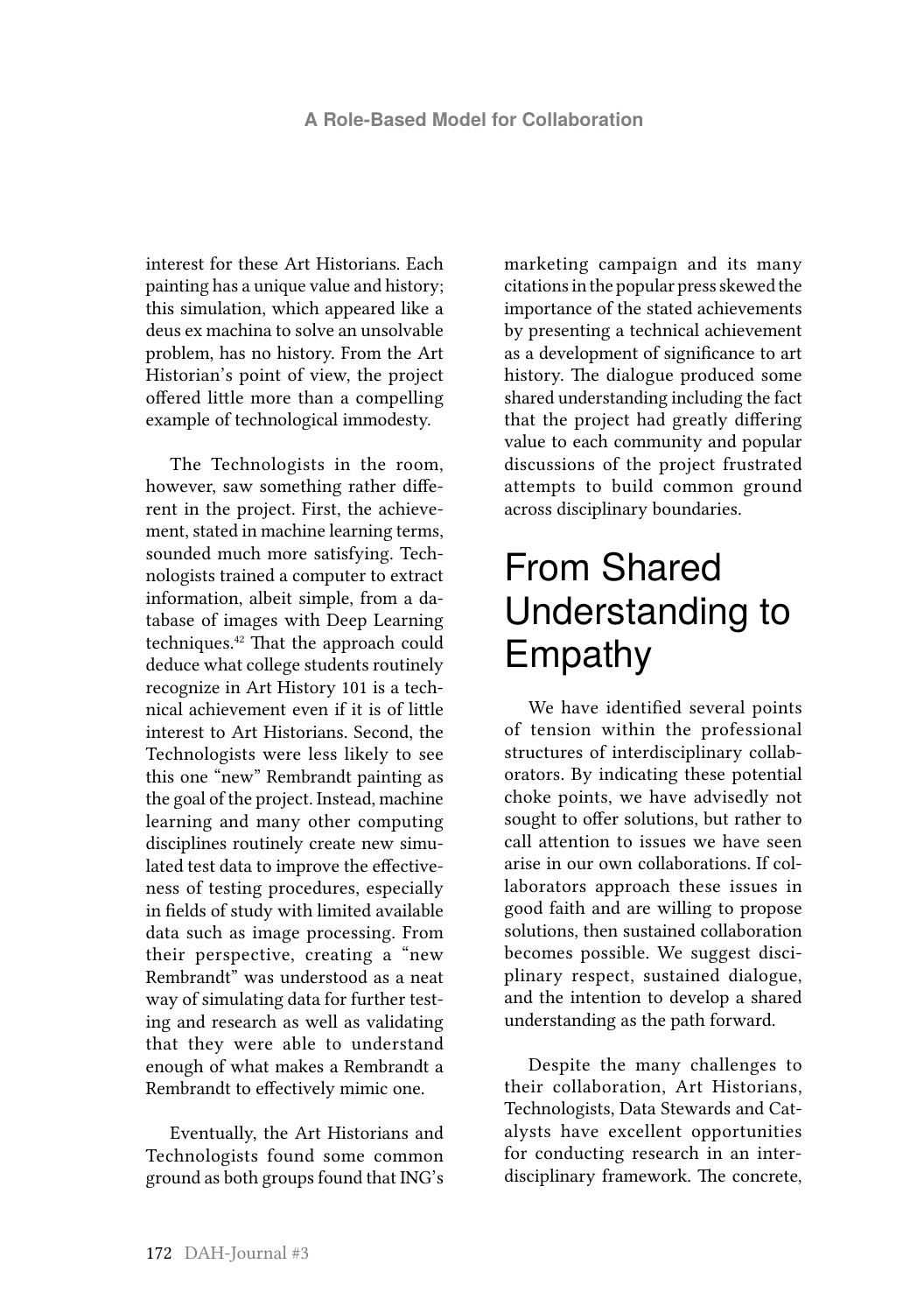tangible subject matter of art history and the Art Historian's reverence for materiality fit more comfortably with the Technologist's model building instincts than it might at first appear. In fact, the catalogues raisonnés familiar to Art Historians demonstrate a high degree of familiarity and comfort with metadata, a necessary prerequisite for data modeling, a knowledge which can serve as a starting point for dialogue with Technologists and Data Stewards. For this reason, the metadata produced by Art Historians may be a more natural point of origin for humanistic approaches to data than the models of raw text driving literary research in the digital humanities.

Moreover, both Art Historians and Technologists have long interacted with the knowledge of many other disciplines. In particular, many Art Historians, especially in the field of Technical Art History, have thought deeply about the role that all technologies play in the form and content of artistic productions. Materiality, metadata, and interdisciplinarity, therefore, provide a reasonable foundation for a framework of collaboration among participants fulfilling these four critical roles. To borrow the language of criminology, researchers seeking projects at the intersection of art history and technology clearly have the means and the opportunity to collaborate if only they can find a motive to do so.

In circumstances where long-term mutual respect and sustained dialogue promote deep, shared understanding,

we see the potential for something even more in these projects: the growth of empathy. As scholars and human beings, we expect humanistic endeavors to increase our capacity for empathy, and, far from lessening this effect, digital art history has the ability to amplify it. Given that the process advocated here involves four different roles, ideally filled by four different people, each participant in the team must develop the imagination required to view the project from another's perspective. This model can help make it possible for the participants to understand and accept the many differences in motivation and incentive that drive their peers to participate in the project. We believe that this empathy creates the context for integrating insights at the boundaries of disciplinary knowledge.

Art historians today are uniquely positioned to work on a massive scale, which would have been unimaginable even for art historians as ambitious as Winckelmann and Riegl. Undertaking such analyses will necessarily involve collaboration between humanists and technologists. The nature of the questions we propose to ask remains quite close to the sort of research undertaken by previous generations of art historians. It is humanistic research. However, when augmented with computing power, certain aspects of humanistic inquiry are transformed. It is not feasible for a single scholar, toiling away in solitude at his or her desk, to undertake analysis on this scale. Humanists must reach out an open hand to technologists who are invested in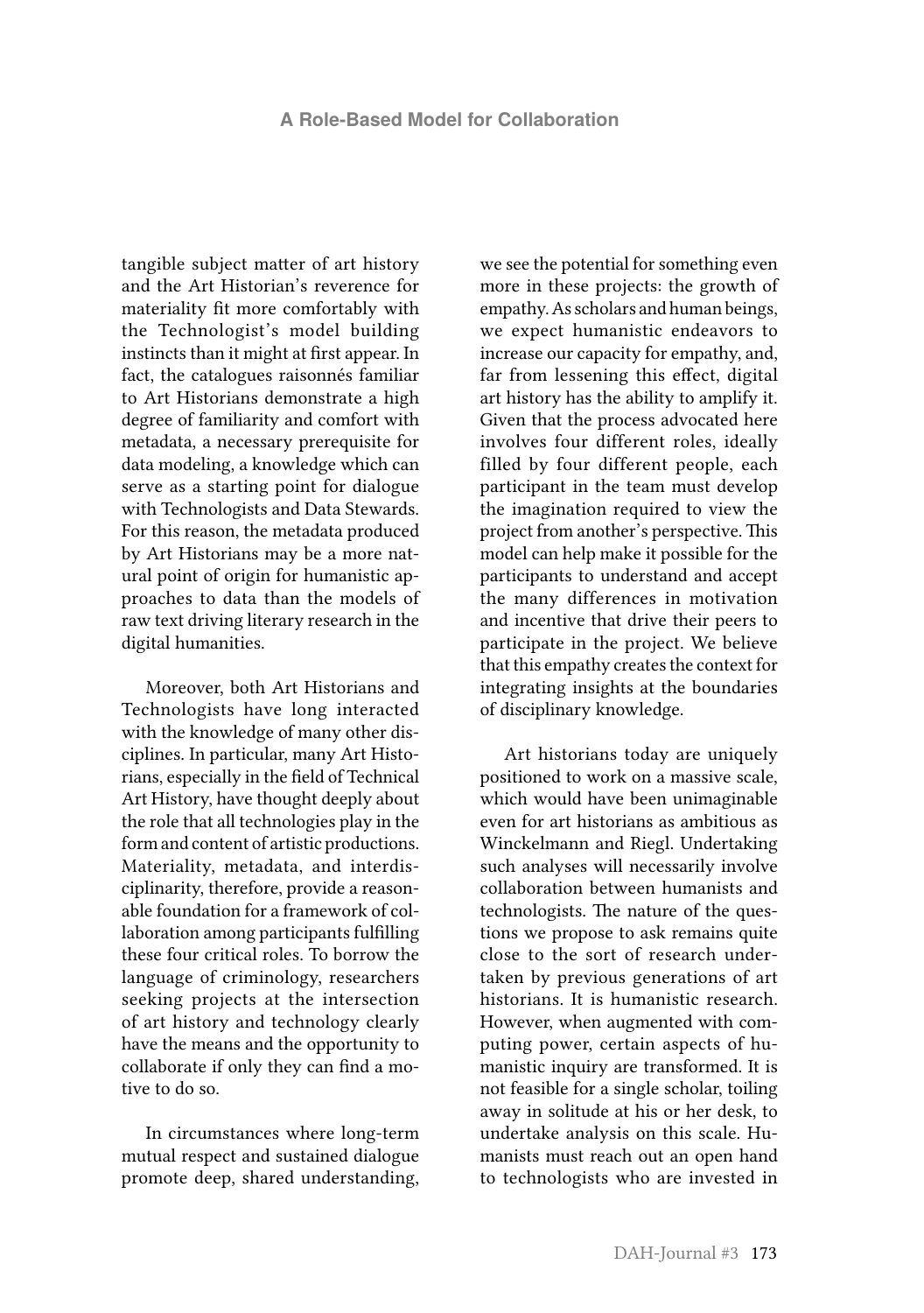uncovering historical truth. The converse is also true. Technologists working on their own can develop computer programs that will analyze massive amounts of data beyond what any art historian previously thought possible. However, without seriously engaging the discipline of art history, even an infinite amount of computing power is likely to only confirm what we already know. From both sides, such lone-wolf behavior is unlikely to bear meaningful fruit. Instead, this sort of ambitious research requires conscious, thoughtful multi-party collaboration, that extends even beyond the notion of the "humanist-technologist" dyad. We have outlined why we believe that, for these projects to be effective, they cannot rely solely on technological solutions, but rather must be founded in the most humanistic of tools: empathy and respect. Far from de-humanizing the humanities, these projects can, and ought, to be high-touch interactions, where sustained dialogue across communities can create new knowledge about ourselves and our pasts using data at scales unimaginable by our predecessors.

#### **Notes**

<sup>1</sup> Author Statement: Authors are listed in alphabetical order. Each author contributed equally to this piece of writing, in all of its aspects. Berg-Fulton (National Kidney Foundation) most often inhabited the role of Data Steward. Langmead (University of Pittsburgh) most often inhabited the role of Catalyst, with a side of both Art Historian and Data Steward. Lombardi (University of the Virgin Islands) most often inhabited the role of Technologist, with a side of Catalyst. Newbury (J. Paul Getty Trust) most often inhabited the role of Technologist. Nygren (University of Pittsburgh) most often inhabited the role of Art Historian.

2 The production of this essay has been catalyzed by a series of gatherings and events that have taken place at the University of Pittsburgh over the past few years, beginning with the "Computational Visual Aesthetics" conference organized by Alison Langmead and Christopher Nygren, which was held at the School of Information Sciences on November 13, 2015 (https://sites.haa.pitt.edu/cva/). The conversation then continued during spring 2015 in a series of follow-up events held within the Department of the History of Art and Architecture at the University of Pittsburgh. The collaborators on this paper have continued to meet consistently since that time to clarify, refine, and publish this work. The authors wish to thank everyone who participated in these events, especially Adriana Kovashka, Erin Peters, and Benjamin Tilghman.

<sup>3</sup> For one of the most thoughtfully crafted discussions of the field of the digital humanities at the present moment, please see the collection of essays found in Matthew K. Gold and Lauren F. Klein, eds., *Debates in the Digital Humanities*, 2nd edition (Minneapolis: University of Minnesota Press, 2016), http://dhdebates. gc.cuny.edu/debates/2.

4 James Cuno, "How Art History Is Failing at the Internet," *The Daily Dot*, November 19, 2012, http://www.dailydot.com/via/art-historyfailing-internet/.

5 Johann Joachim Winckelmann, *History*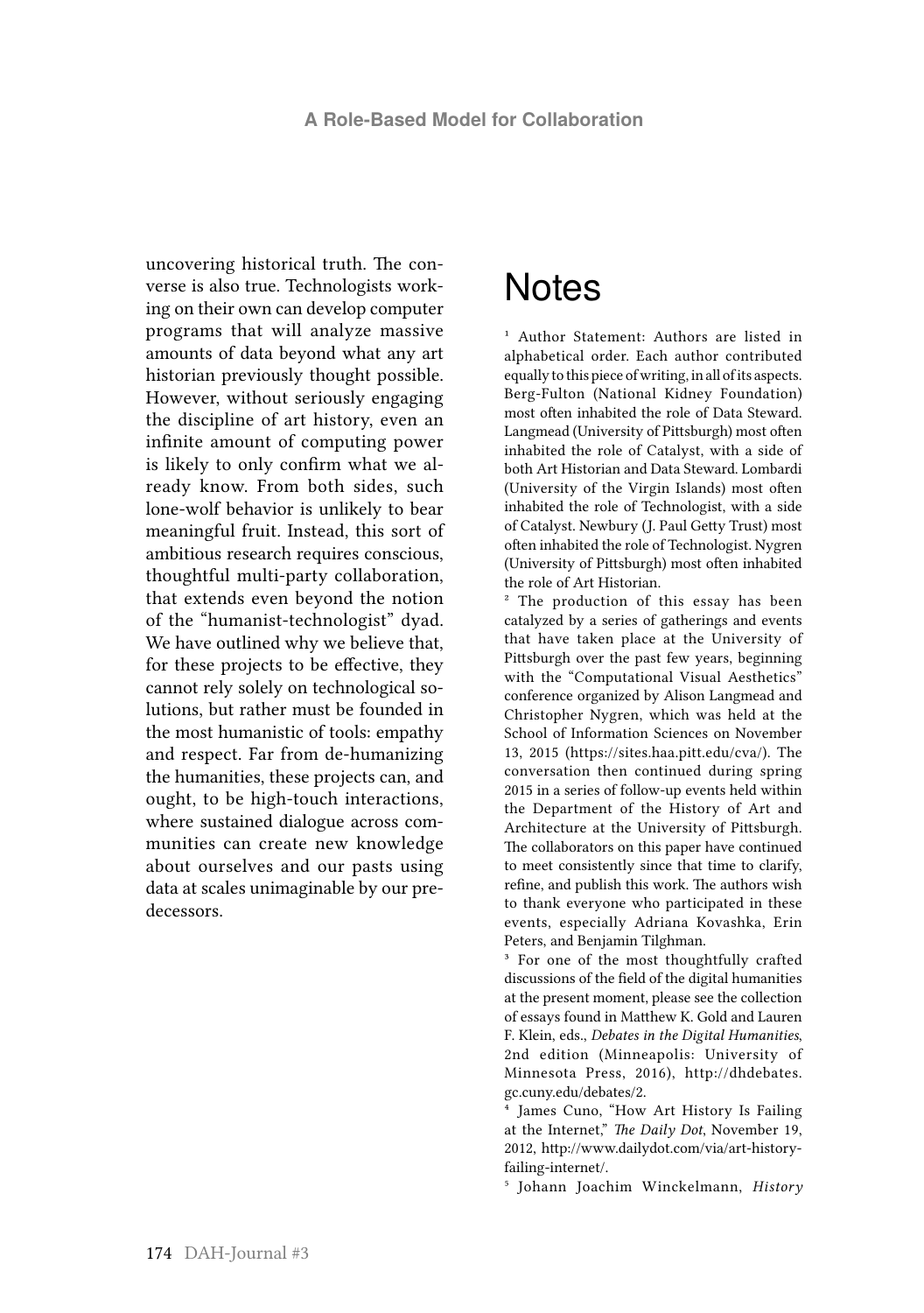#### **A Role-Based Model for Collaboration**

*of the Art of Antiquity*, translated by Harry Francis Mallgrave (Los Angeles: Getty Research Institute, 2006), 76.

6 On Winckelmann's assertions of autoptic authority, see Alex Potts, *Flesh and the Ideal: Winckelmann and the Origins of Art History*  (New Haven and London: Yale University Press, 1994), 11-46.

7 For the most concise analysis of Winckelmann's impact on subsequent generations, see Alex Potts' introduction to Winckelmann, *History of the Art of Antiquity,* esp. 28-35.

8 For Riegl's contrasting definitions, see Alois Riegl, *Problems of Style: Foundations for a History of Ornament*, translated by Evelyn Kain (Princeton: Princeton University Press, 1992), 4 and idem, *Late Roman Art Industry*, translated from the original Viennese edition with foreword and Annotations by Rolf Winkes (Rome: Giorgio Bretschneider, 1985), 9.

9 Jaś Elsner, "From Empirical Evidence to the Big Picture: Some Reflections on Riegl's Concept of Kunstwollen," *Critical Inquiry* 32 (2006): 741- 766, cited at 741.

10 Erwin Panofsky, "The History of Art as a Humanistic Discipline," in *Meaning in the Visual Arts* (Chicago: University of Chicago Press, 1983), 1-25, cited at 9-10.

11 Donald Preziosi, *Rethinking Art History: Meditations on a Coy Science* (New Haven and London: Yale University Press, 1989), 16.

12 Max Marmor (responding to Hubertus Kohle), "Art History and the Digital Humanities: Invitation to Debate," *Zeitschrift für Kunstgeschichte* 79 (2016): 151-163, cited at 155. <sup>13</sup> Within the field of the digital humanities, there have been a number of publications that discuss the issue of collaborations and interdisciplinary research. On this subject, see for example, Cathy Davidson and Danica Savonick, "Digital Humanities: The Role of Interdisciplinary Humanities in the Information Age," in *The Oxford Handbook of Interdisciplinarity*, 2nd ed. (Oxford: Oxford University Press, 2017): 159-172. This essay focuses on the institutional impediments to interdisciplinary work rather than the interpersonal negotiation of the responsibilities within the collaboration, which is our focus here. Please see also, Christine Borgman, "The Digital Future Is Now: A Call to Action for

the Humanities." *Digital Humanities Quarterly*  3 (2009): http://www.digitalhumanities.org/ dhq/vol/3/4/000077/000077.html. Borgman's work emphasizes, as we do, the importance of empathy in collaborations as well as the importance of different disciplinary reward structures within cross-disciplinary projects. On the ways that digital humanists have come to define the notion of "team" in an academic environment that traditionally prizes individual research, see Lynn Siemens, "'It's a Team if You Use ''Reply All:''' An Exploration of Research Teams in Digital Humanities Environments," *Literary and Linguistic Computing* 24, no. 2 (2009): 225-233.

<sup>14</sup> For more information on this from an arthistorical point-of-view, see Lev Manovich, "Data Science and Digital Art History," *International Journal for Digital Art History* 1 (June 2015): 13-35, http://dx.doi.org/10.11588/ dah.2015.1.21631.

<sup>15</sup> Martin Hilbert provides an excellent overview of potential failure states of data analysis without sufficient context in "Big Data for Development: A Review of Promises and Challenges," *Development Policy Review* 34 (January 2016): 135–174, doi:10.1111/dpr.12142.

16 Perhaps the foundational discussion of how disciplinary practices and assumptions unconsciously inform scholarly observation and description remains Bruno Latour, "Circulating Reference: Sampling the Soil in the Amazon Rainforest," in *Pandora's Hope: Essays on the Reality of Science Studies* (Cambridge and London: Harvard University Press, 1999), 24-79. <sup>17</sup> This is not to suggest that scientifically-minded museum employees, such as conservators, cannot engage in useful collaborations with technologists. Indeed, many already collaborate with technologists in their work. However, we are here focusing on those scholars who concentrate more specifically on interpretive work outside of a conservation studio.

18 When we talk about Technologists, we would like to emphasize that we are defining a role different from "Computer Scientist." Computer scientists are interested in producing advancements in state-of-the-art computer science, which traditionally involves the development of new algorithms and techniques.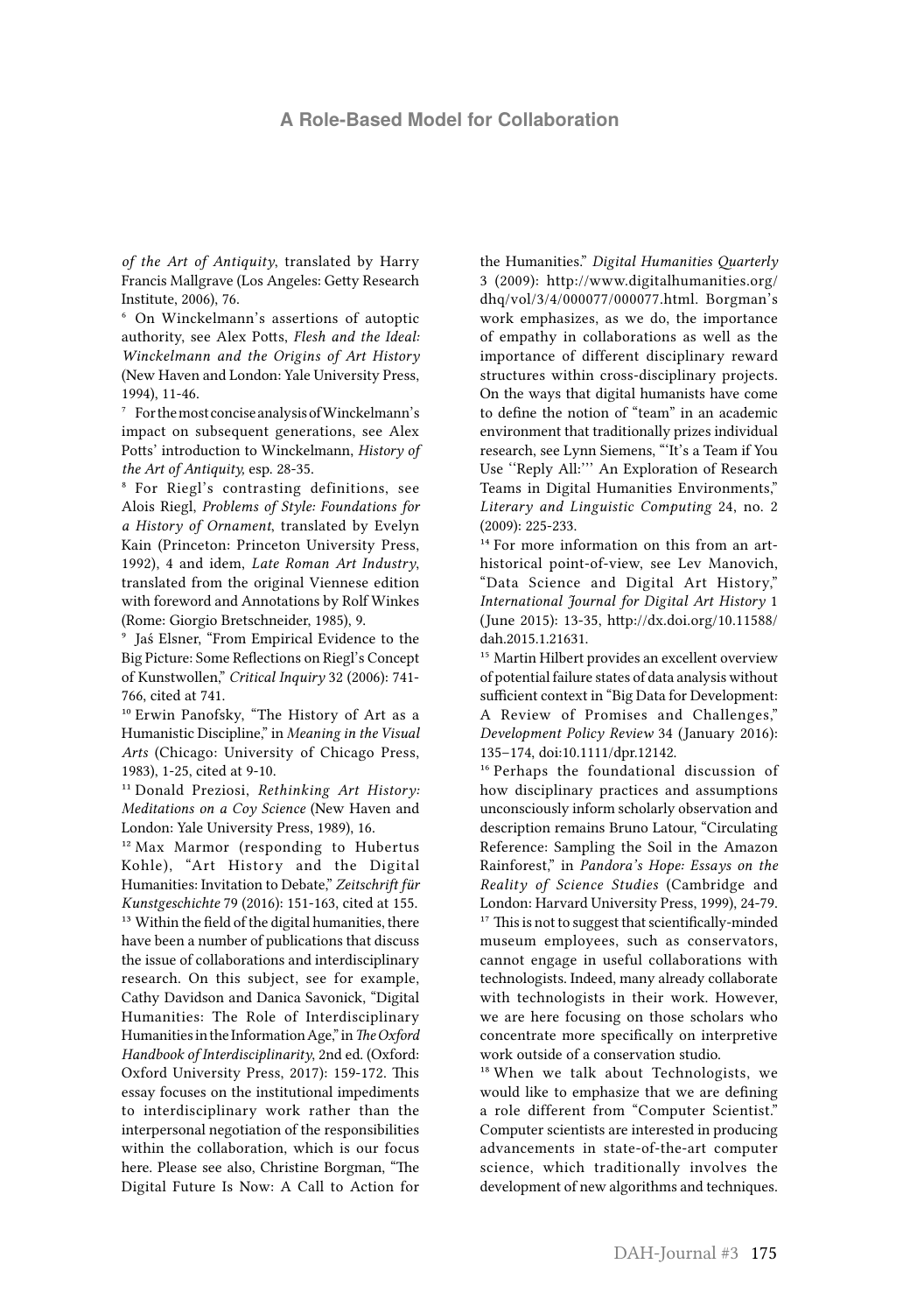#### **A Role-Based Model for Collaboration**

While this is an essential role in the larger academic world, it is rarely one where fruitful collaboration between equals is possible with the humanities, due to the institutional challenges discussed throughout the document. Instead, we refer to Technologists as the role capable of using or extending existing technology and tools, including mathematics and statistics, to transform and manipulate information.

19 In the information sciences, data stewardship roles can be assigned to individuals with many different job titles, including that of "informationist." For more on the data stewardship functions of informationists on interdisciplinary teams, see Elizabeth Whipple, Jere Odell, Rick Ralston, and Gilbert Liu, "When Informationists Get Involved: the CHICA-GIS Project," *Journal of eScience Librarianship* 2 (2013): 41-45.

20 For a related take on this translational role, please see Scott Weingart, "Lessons From Digital History's Antecedents," *The Scottbot Irregular*, October 30, 2016, http://scottbot.net/lessonsfrom-digital-historys-antecedents/.

21 Brian Cantwell Smith, "The Limits of Correctness," *ACM SIGCAS Computers and Society Newsletter* 14-15 (January 1, 1985): 18-26.

<sup>22</sup> The difficulties of the lone-wolf approach have been analyzed by David McBee and Erin Leahey, "New Directions, New Challenges: Trials and Tribulations of Interdisciplinary Research," in *Investigating Interdisciplinary Collaboration: Theory and Practice Across Disciplines* (New Brunswick, NJ: Rutgers University Press, 2017), 27-46.

23 The Index of Christian Art is now known as the Index of Medieval Art. Further information can be found at https://ima.princeton.edu/. Thomas Lombardi, "Interdisciplinary Approaches to Metadata," Computational Visual Aesthetics Workshop (Pittsburgh, PA, November 13, 2015), https://sites.haa.pitt.edu/cva/interdisciplinaryapproaches-to-metadata-tom-lombardi/ and "Interdisciplinary Approaches to Metadata," professional paper given at Keystone DH 2016, Pittsburgh, PA, 2016, http://keystonedh. network/2016/.

24 Our aim here is not to resolve the longstanding philosophical question of the relationship between "truth" and "fact." We are acutely aware that the etymological root of "fact" (Latin: *factum*) implies agency. Our belief is that the rigorous application of computing technology will allow us to cast a fresh glance on historical data, which we hope to be able to convert into a truthful narrative of the facts. For greater detail on our use of the term "fact," see Bruno Latour, *On the Modern Cult of the Factish Gods* (Durham: Duke University Press, 2010). For the distinction between Truth and truthfulness in the enterprise of history, see Bernard Williams, *Truth and Truthfulness: An Essay in Genealogy* (Princeton and Oxford: Princeton University Press, 2002).

25 Please see the IMLS grant documentation for "Art Tracks: Provenance Visualization Project," 2013, found at https://www.imls.gov/grants/ awarded/ma-10-13-0337-13.

<sup>26</sup> Tracey Berg-Fulton, David Newbury, and Travis Snyder. "Art Tracks: Visualizing the Stories and Lifespan of an Artwork," in *Proceedings of Museums and the Web* 2015, Chicago, Illinois, April 8-11 (MW2015), published January 15, 2015, http://mw2015.museumsandtheweb.com/ paper/art-tracks-visualizing-the-stories-andlifespan-of-an-artwork/.

27 Art Tracks Project, "The CMOA Digital Provenance Standard," draft version 0.2, published October 14, 2016, http://www. museumprovenance.org/reference/standard/.

28 See Latour, *Pandora's Hope*.

29 For a discussion of differing reward structures within academia and their implications for a variety of research products, see Christine Borgman, *Scholarship in the Digital Age: Information, Infrastructure, and the Internet*  (Cambridge, MA: MIT Press, 2007), esp. Chapter 8, "Disciplines, Documents, and Data."

30 Neil Postman, *Technopoly: The Surrender of Culture to Technology* (New York, NY: Vintage Books, 1993). For an excellent socio-technical take on technologically-focused, interdisciplinary collaborations, please see Caroline Haythornthwaite, Karen Lunsford, Geoffrey Bowker, and Bertram Bruce, "Challenges for Research and Practice in Distributed, Interdisciplinary Collaboration," in *Research and Practice in Distributed, Interdisciplinary Collaboration*, ed. Christine Hine (Hershey, PA: IGI Global, 2006), 143-166. The conversation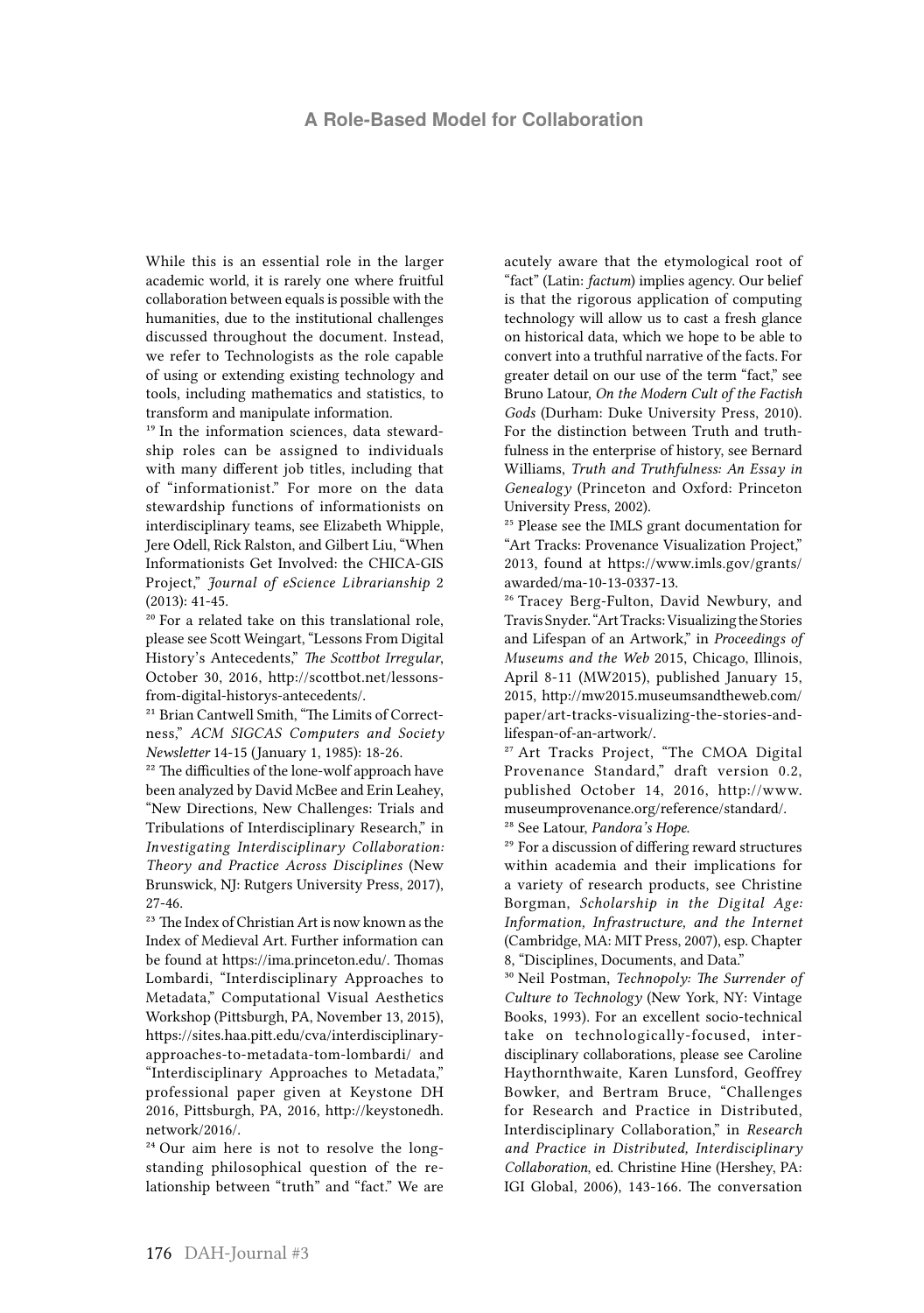about interdisciplinary collaborations produced directly within the fields of information and computer *science* is small, and heavily focused on education and collaboration software.

<sup>31</sup> David Lazer et al., "The Parable of Google Flu: Traps in Big Data Analysis," *Science* 343, no. 6176 (March 13, 2014): 1203, doi:10.1126/ science.1248506.

<sup>32</sup> Lazer et al., "The Parable of Google Flu: Traps in Big Data Analysis."

<sup>33</sup> The natural and social sciences also write about the function of interdisciplinary work in their fields, focused mainly on how the scientific disciplines work together. For a particularly sweeping overview of these issues, see Scott Frickel, Mathieu Albert, and Barbara Prainsack, eds., *Investigating Interdisciplinary Collaboration: Theory and Practice across Disciplines*  (New Brunswick, NJ: Rutgers University Press, 2017). This book raises, among many other important points, the critical issue of disciplinary hierarchy and power asymmetry within the natural and social sciences. This agonistic understanding of collaborative work provides an interesting counterpoint to the model presented by the current paper.

34 Matthew L. Jockers, *Macroanalysis: Digital Methods & Literary History* (Urbana, Chicago and Springfield: University of Illinois Press, 2013), 31.

<sup>35</sup> Please see, for example, Gordon Bell, Tony Hey, and Alex Szalay, "Beyond the Data Deluge," *Science* 323, no. 5919 (2009): 1297–98, doi:10.1126/science.1170411 or Aimee Kendall Roundtree, *Computer Simulation, Rhetoric, and the Scientific Imagination: How Virtual Evidence Shapes Science in the Making and in the News* (Lexington Books, 2013).

36 A. M. Turing, "On Computable Numbers, with an Application to the *Entscheidungsproblem*," *Proceedings of the London Mathematical Society*  (1936), 230–65.

<sup>37</sup> The HCI literature is far too extensive to be summarized here. Those looking for a gentle introduction should consult "The Encyclopedia of Human-Computer Interaction" (Interaction Design Foundation, n.d.), https://www. interaction-design.org/literature.

38 Galit Shmueli, "To Explain or Predict?" *Statistical Science* 25, no. 3 (2010): 289–310.

<sup>39</sup> On this subject see for example, Johanna Drucker, "Humanities Approaches to Graphical Display," *Digital Humanities Quarterly* 5, no. 1 (2011): http://www.digitalhumanities.org/dhq/ vol/5/1/000091/000091.html.

40 Herbert I. Weisberg, *Willful Ignorance: The Mismeasure of Uncertainty* (New York: Wiley, 2014).

41 These events began with the "Computational Visual Aesthetics" conference organized by Alison Langmead and Christopher Nygren, held at the School of Information Sciences on November 13, 2014 (https://sites.haa.pitt. edu/cva/), and continued in a series of followup events held within the Department of the History of Art and Architecture in the Spring Term of 2015. The discussion of the "Next Rembrandt Project" took place on April 8, 2016. 42 On Deep Learning see for example, Li Deng and Dong Yu, "Deep Learning: Methods and Applications," *Foundations and Trends in Signal Processing* 7, no. 3–4 (2014): 197–387, doi:10.1561/2000000039.

#### Bibliography

- Art Tracks Project. "The CMOA Digital Provenance Standard." Draft version 0.2, published October 14, 2016. [http://www.museumprovenance.org/reference/](http://www.museumprovenance.org/reference/standard/) [standard/](http://www.museumprovenance.org/reference/standard/).
- Bell, Gordon, Tony Hey, and Alex Szalay. "Beyond the Data Deluge." *Science* 323, no. 5919 (2009): 1297–98. doi:10.1126/science.1170411.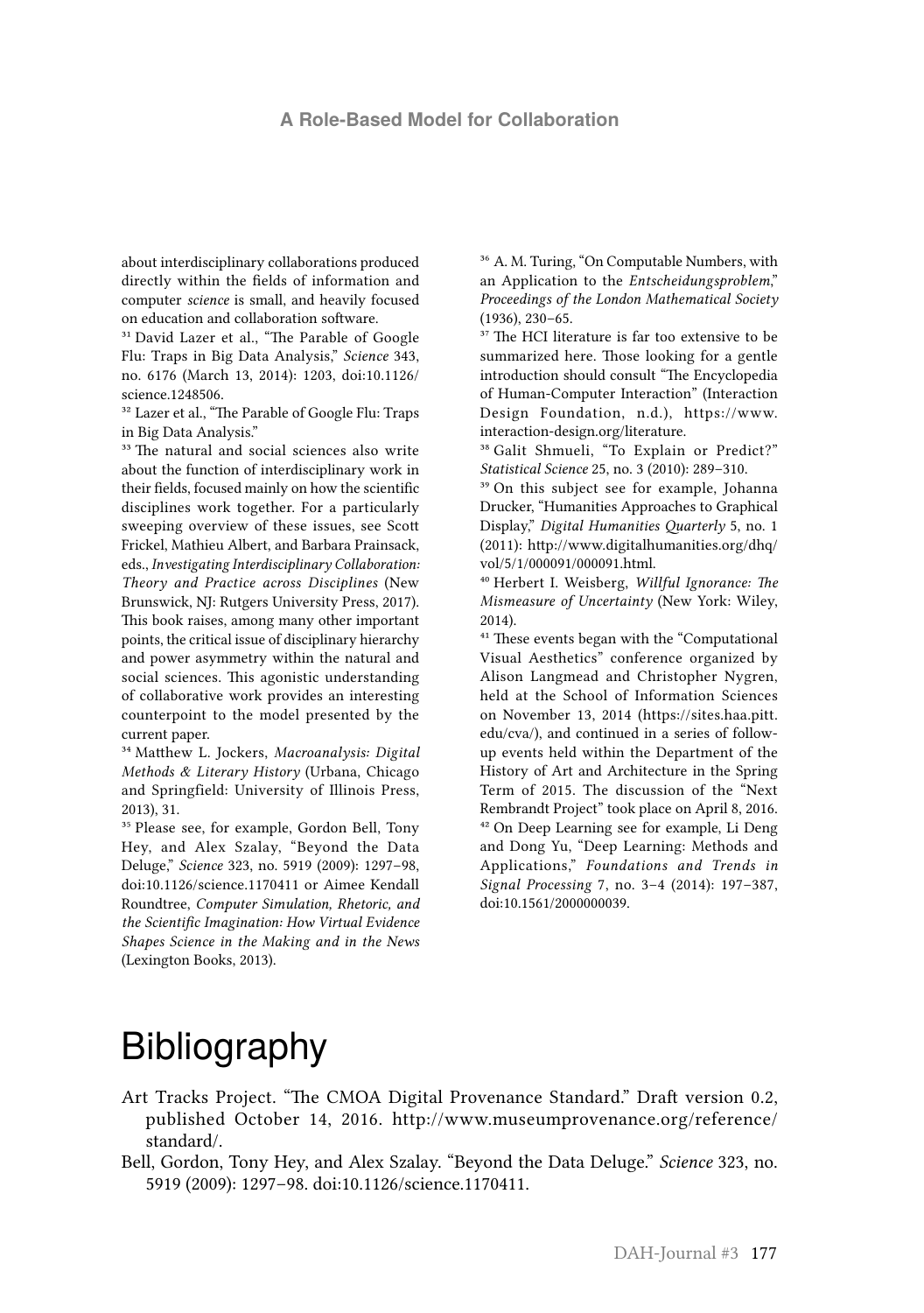#### **A Role-Based Model for Collaboration**

- Berg-Fulton, Tracey, David Newbury, and Travis Snyder. "Art Tracks: Visualizing the Stories and Lifespan of an Artwork." In *Proceedings of Museums and the Web 2015*, Chicago, Illinois, April 8-11 (MW2015), published January 15, 2015. [http://mw2015.](http://mw2015.museumsandtheweb.com/paper/art-tracks-visualizing-the-stories-and-lifespan-of-an-artwork/) [museumsandtheweb.com/paper/art-tracks-visualizing-the-stories-and-lifespan-of](http://mw2015.museumsandtheweb.com/paper/art-tracks-visualizing-the-stories-and-lifespan-of-an-artwork/)[an-artwork/](http://mw2015.museumsandtheweb.com/paper/art-tracks-visualizing-the-stories-and-lifespan-of-an-artwork/).
- Borgman, Christine. *Scholarship in the Digital Age: Information, Infrastructure, and the Internet*. Cambridge, MA: MIT Press, 2007.
- \_\_\_\_. "The Digital Future Is Now: A Call to Action for the Humanities." *Digital Humanities Quarterly* 3 (2009): [http://www.digitalhumanities.org/dhq/vol/3/4/000077/000077.](http://www.digitalhumanities.org/dhq/vol/3/4/000077/000077.html) [html](http://www.digitalhumanities.org/dhq/vol/3/4/000077/000077.html).
- Cuno, James. "How Art History Is Failing at the Internet." *The Daily Dot*, November 19, 2012. <http://www.dailydot.com/via/art-history-failing-internet/>.
- Davidson, Cathy and Danica Savonick. "Digital Humanities: The Role of Interdisciplinary Humanities in the Information Age." In *The Oxford Handbook of Interdisciplinarity*, 2nd ed. Oxford: Oxford University Press, 2017. doi: 10.1093/ oxfordhb/9780198733522.013.14.
- Deng, Li and Dong Yu. "Deep Learning: Methods and Applications." *Foundations and Trends in Signal Processing* 7, no. 3–4 (2014): 197–387. doi:10.1561/2000000039.
- Drucker, Johanna. "Humanities Approaches to Graphical Display." *Digital Humanities Quarterly* 5, no. 1 (2011): [http://www.digitalhumanities.org/dhq/vol/5/1/000091/](http://www.digitalhumanities.org/dhq/vol/5/1/000091/000091.html)  [000091.html](http://www.digitalhumanities.org/dhq/vol/5/1/000091/000091.html).
- Elsner, Jaś. "From Empirical Evidence to the Big Picture: Some Reflections on Riegl's Concept of *Kunstwollen*." *Critical Inquiry* 32 (2006): 741-766.
- Frickel, Scott, Mathieu Albert, and Barbara Prainsack, eds., *Investigating Interdisciplinary Collaboration: Theory and Practice across Disciplines*. New Brunswick, NJ: Rutgers University Press, 2017.
- Gold, Matthew K. and Lauren F. Klein, eds. *Debates in the Digital Humanities*, 2nd edition. Minneapolis: University of Minnesota Press, 2016. [http://dhdebates.gc.cuny.](http://dhdebates.gc.cuny.edu/debates/2) [edu/debates/2](http://dhdebates.gc.cuny.edu/debates/2).
- Haythornthwaite, Caroline, Karen Lunsford, Geoffrey Bowker, and Bertram Bruce. "Challenges for Research and Practice in Distributed, Interdisciplinary Collaboration." In *Research and Practice in Distributed, Interdisciplinary Collaboration*, edited by Christine Hine, 143-166. Hershey, PA: IGI Global, 2006.
- Hilbert, Martin. "Big Data for Development: A Review of Promises and Challenges." *Development Policy Review* 34 (January 2016): 135–174. doi:10.1111/dpr.12142.
- Jockers, Matthew L. *Macroanalysis: Digital Methods & Literary History*. Urbana, Chicago and Springfield: University of Illinois Press, 2013.
- Latour, Bruno. "Circulating Reference: Sampling the Soil in the Amazon Rainforest." In *Pandora's Hope: Essays on the Reality of Science Studies*, 24-79. Cambridge and London: Harvard University Press, 1999.

\_\_\_\_. *On the Modern Cult of the Factish Gods*. Durham: Duke University Press, 2010.

Lazer, David et al. "The Parable of Google Flu: Traps in Big Data Analysis." *Science* 343, no. 6176 (March 13, 2014): 1203-1205. doi:10.1126/science.1248506.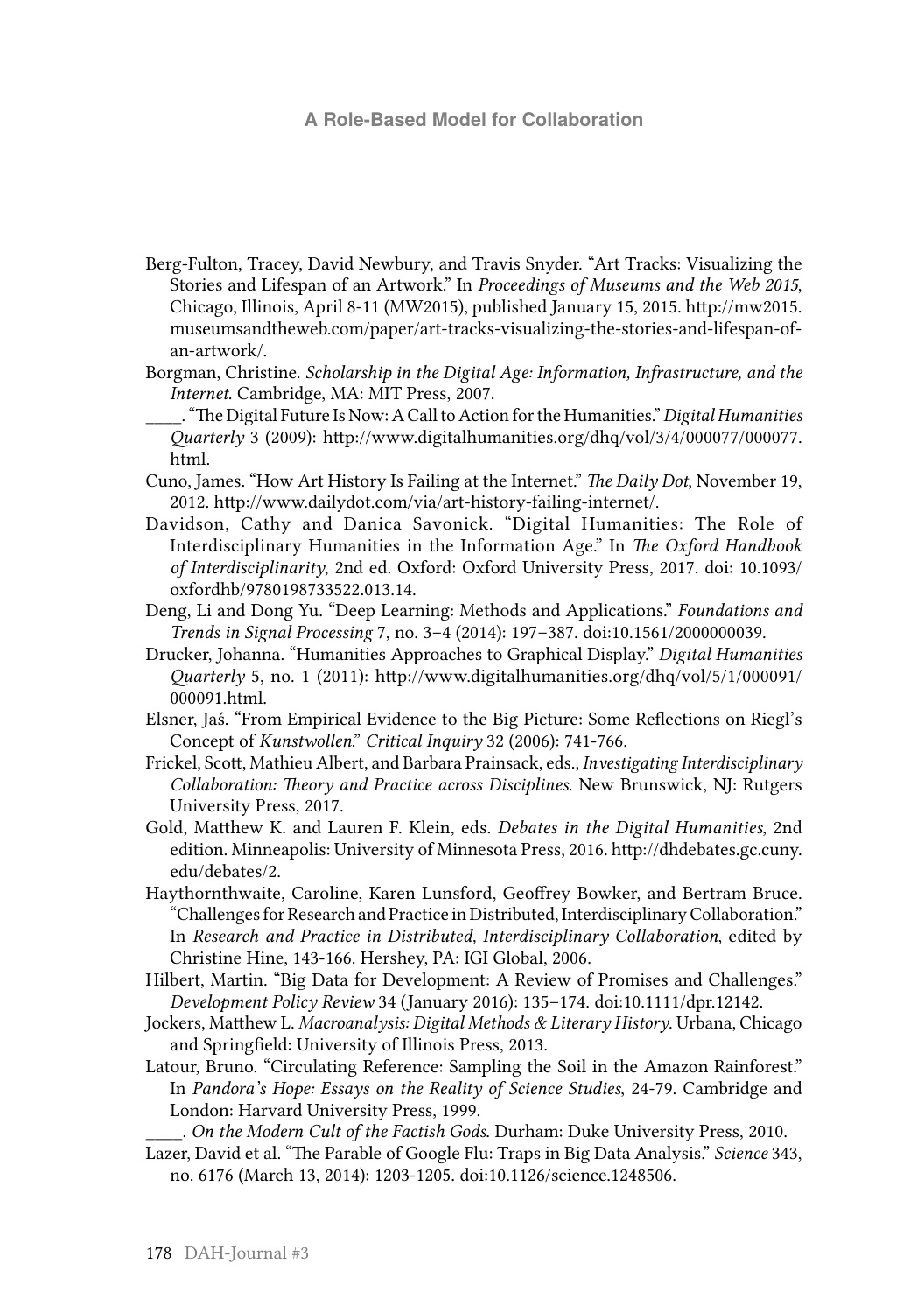#### **A Role-Based Model for Collaboration**

- Manovich, Lev. "Data Science and Digital Art History." *International Journal for Digital Art History* 1 (June 2015): 13-35. http://dx.doi.org/10.11588/dah.2015.1.21631.
- Marmor, Max (responding to Hubertus Kohle). "Art History and the Digital Humanities: Invitation to Debate." *Zeitschrift für Kunstgeschichte* 79 (2016): 151-163.
- McBee, David and Erin Leahey. "New Directions, New Challenges: Trials and Tribulations of Interdisciplinary Research." In *Investigating Interdisciplinary Collaboration: Theory and Practice Across Disciplines*, 27-46. New Brunswick, NJ: Rutgers University Press, 2017.
- Panofsky, Erwin. "The History of Art as a Humanistic Discipline." In *Meaning in the Visual Arts*, 1-25. Chicago: University of Chicago Press, 1983.
- Postman, Neil. *Technopoly: The Surrender of Culture to Technology*. New York, NY: Vintage Books, 1993.
- Potts, Alex. *Flesh and the Ideal: Winckelmann and the Origins of Art History*. New Haven and London: Yale University Press, 1994.
- Preziosi, Donald. *Rethinking Art History: Meditations on a Coy Science*. New Haven: Yale University Press, 1989. doi: 10.1093/oxfordhb/9780198733522.013.14.
- Riegl, Alois. *Late Roman Art Industry*. Translated by Rolf Winkes. Rome: Giorgio Bretschneider, 1985.
- \_\_\_\_. *Problems of Style: Foundations for a History of Ornament*. Translated by Evelyn Kain. Princeton: Princeton University Press, 1992.
- Roundtree, Aimee Kendall. *Computer Simulation, Rhetoric, and the Scientific Imagination: How Virtual Evidence Shapes Science in the Making and in the News*. Lanham, Maryland: Lexington Books, 2013.
- Shmueli, Galit. "To Explain or Predict?" *Statistical Science* 25, no. 3 (2010): 289–310.
- Siemens, Lynn. "'It's a Team if You Use ''Reply All:''' An Exploration of Research Teams in Digital Humanities Environments." *Literary and Linguistic Computing* 24, no. 2 (2009): 225-233.
- Smith, Brian Cantwell. "The Limits of Correctness." *ACM SIGCAS Computers and Society Newsletter* 14-15 (January 1, 1985): 18-26.
- Turing, A. M. "On Computable Numbers, with an Application to the *Entscheidungsproblem*." *Proceedings of the London Mathematical Society* (1936): 230–65.
- Weingart, Scott. "Lessons From Digital History's Antecedents." *The Scottbot Irregular*, October 30, 2016. [http://scottbot.net/lessons-from-digital-historys-antecedents/](https://na01.safelinks.protection.outlook.com/?url=http%3A%2F%2Fscottbot.net%2Flessons-from-digital-historys-antecedents%2F&data=01%7C01%7Cadlangmead%40pitt.edu%7Cef7433ce9acf46e41bae08d407ea3017%7C9ef9f489e0a04eeb87cc3a526112fd0d%7C1&sdata=0u8KgXofCk6RkaYmbEOVttzmC8uViQKoMWsBLcIHji8%3D&reserved=0).
- Weisberg, Herbert I. *Willful Ignorance: The Mismeasure of Uncertainty*. New York: Wiley, 2014.
- Whipple, Elizabeth, Jere Odell, Rick Ralston, and Gilbert Liu. "When Informationists Get Involved: The CHICA-GIS Project." *Journal of eScience Librarianship* 2 (2013): 41-45.
- Williams, Bernard. *Truth and Truthfulness: An Essay in Genealogy*. Princeton and Oxford: Princeton University Press, 2002.
- Winckelmann, Johann Joachim. *History of the Art of Antiquity*. Translated by Harry Francis Mallgrave. Los Angeles: Getty Research Institute, 2006.